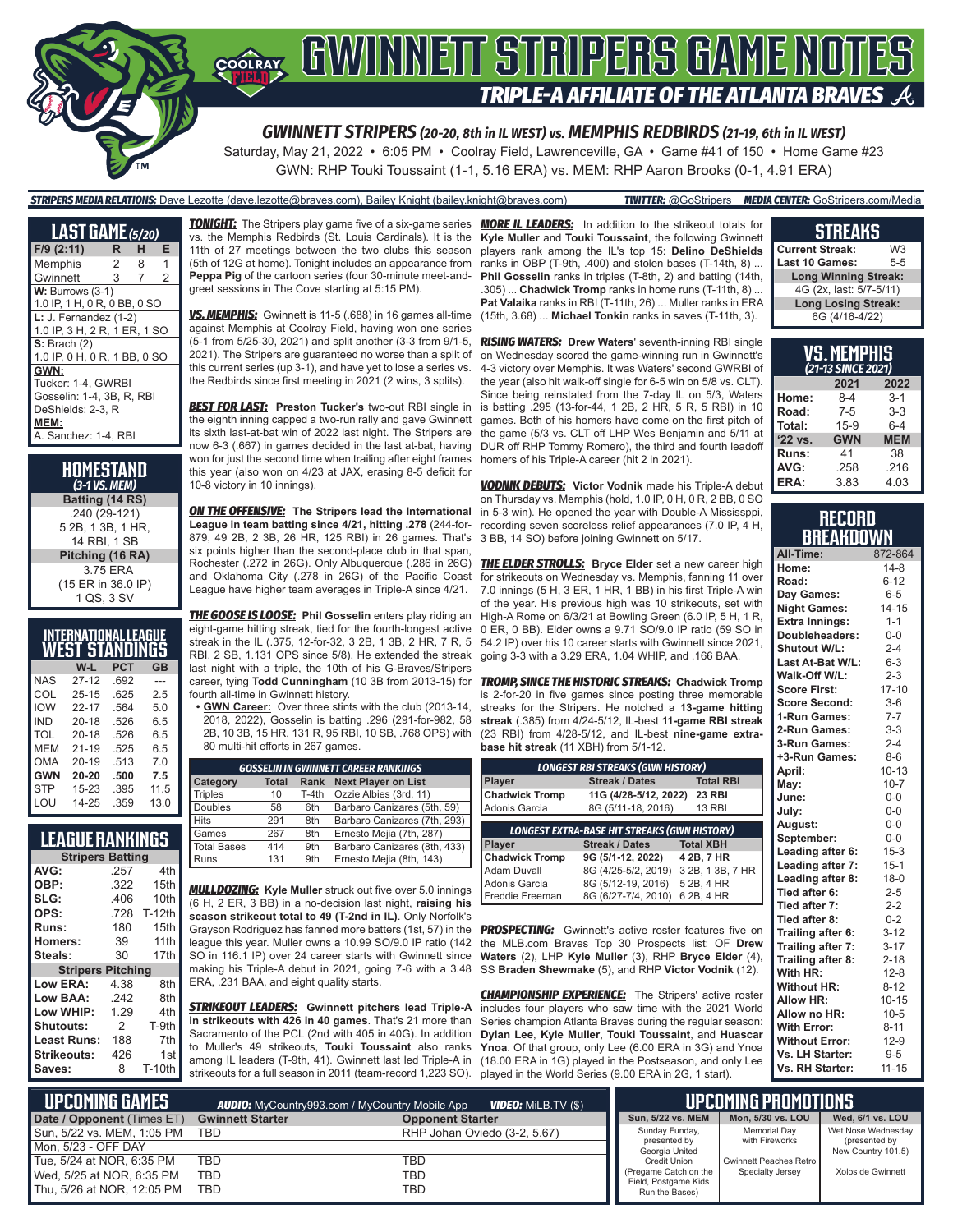



### *SATURDAY, MAY 21, 2022 VS. MEMPHIS*

| <b>MANAGER MATT TUIASOSOPO</b>                                                                                                                                                                                                                                                                                                                                                                                                                                                                                                                                                                                                                                                                                                                                                                                                                                                                                                                                                                                                                                                                                                                                                                                                                                                                                                                                                                                                                                                                                                                                                                                                                                                                                                                                                                                                                                                                                                                                                               | <b>VS.2022 OPPONENTS</b>                                                                                                                                                                                                                                                                                                                                                                                                                                                                                                                                                                                                                                                                                                                                                                                                                                                                                                                                                                                                                                                                                                                                                                                                                                                                                                                  |
|----------------------------------------------------------------------------------------------------------------------------------------------------------------------------------------------------------------------------------------------------------------------------------------------------------------------------------------------------------------------------------------------------------------------------------------------------------------------------------------------------------------------------------------------------------------------------------------------------------------------------------------------------------------------------------------------------------------------------------------------------------------------------------------------------------------------------------------------------------------------------------------------------------------------------------------------------------------------------------------------------------------------------------------------------------------------------------------------------------------------------------------------------------------------------------------------------------------------------------------------------------------------------------------------------------------------------------------------------------------------------------------------------------------------------------------------------------------------------------------------------------------------------------------------------------------------------------------------------------------------------------------------------------------------------------------------------------------------------------------------------------------------------------------------------------------------------------------------------------------------------------------------------------------------------------------------------------------------------------------------|-------------------------------------------------------------------------------------------------------------------------------------------------------------------------------------------------------------------------------------------------------------------------------------------------------------------------------------------------------------------------------------------------------------------------------------------------------------------------------------------------------------------------------------------------------------------------------------------------------------------------------------------------------------------------------------------------------------------------------------------------------------------------------------------------------------------------------------------------------------------------------------------------------------------------------------------------------------------------------------------------------------------------------------------------------------------------------------------------------------------------------------------------------------------------------------------------------------------------------------------------------------------------------------------------------------------------------------------|
| Matt Tuiasosopo is in his second season as the manager of the Stripers in 2022<br>He was named the seventh manager in Gwinnett history on 3/30/21, making him<br>the first former Gwinnett player to manage the club (played OF/1B from 2016-17)<br>In 2021, he quided the Stripers to a 71-58 record (3rd in Triple-A East Southeast<br>Division)  On 5/4/21 at Charlotte, he became the youngest manager in Gwinnett<br>history (34 years, 11 months, 25 days)  From 7/8/21-9/21/21, his Stripers owned<br>the best record in Triple-A Baseball (45-19, .703)  Began his managerial career<br>with Class-A Rome in 2019, earning Atlanta's Bobby Cox Award for Minor League<br>Manager of the Year  Coached at the Braves' Alternate Training Site in 2020.                                                                                                                                                                                                                                                                                                                                                                                                                                                                                                                                                                                                                                                                                                                                                                                                                                                                                                                                                                                                                                                                                                                                                                                                                                | Home<br>Road<br><b>Total</b><br>Home<br>Road<br><b>Total</b><br><b>IND</b><br>$0 - 0$<br><b>BUF</b><br>$0 - 0$<br>$0-0$<br>$0-0$<br>$0-0$<br>$0-0$<br>LOU<br><b>CLT</b><br>$0 - 0$<br>$0-0$<br>$4 - 2$<br>$0 - 0$<br>$0-0$<br>$4 - 2$<br><b>MEM</b><br>$3 - 3$<br><b>DUR</b><br>$0 - 0$<br>$3 - 1$<br>$6 - 4$<br>$2 - 4$<br>$2 - 4$<br><b>NAS</b><br>$2 - 4$<br><b>JAX</b><br>$0-0$<br>$1 - 5$<br>$0-0$<br>$2 - 4$<br>$1 - 5$<br>LHV<br>$0 - 0$<br>$0 - 0$<br>$0-0$<br><b>NOR</b><br>$5 - 1$<br>$0-0$<br>$5 - 1$<br><b>WEST</b><br>$5-5$<br>$9 - 3$<br>$3 - 3$<br>$8 - 8$<br><b>EAST</b><br>$3-9$<br>$12 - 12$                                                                                                                                                                                                                                                                                                                                                                                                                                                                                                                                                                                                                                                                                                                            |
| Tuiasosopo's Managerial Career<br>W-L<br><b>PCT</b><br><b>Playoffs</b><br>Games<br>With Gwinnett (2 Seasons):<br>169<br>91-78<br>.538<br>$\Omega$<br>MiLB Career (3 Seasons):<br>308<br>156-152<br>.506<br>$\Omega$                                                                                                                                                                                                                                                                                                                                                                                                                                                                                                                                                                                                                                                                                                                                                                                                                                                                                                                                                                                                                                                                                                                                                                                                                                                                                                                                                                                                                                                                                                                                                                                                                                                                                                                                                                          |                                                                                                                                                                                                                                                                                                                                                                                                                                                                                                                                                                                                                                                                                                                                                                                                                                                                                                                                                                                                                                                                                                                                                                                                                                                                                                                                           |
| EJECTIONS (4)<br>Player/Coach<br>Date/Inning<br><b>Umpire</b><br>4/23 at JAX / 6th Inning<br><b>MGR Matt Tuiasosopo</b><br><b>HP Matt Brown</b><br>LF Phil Gosselin<br>5/7 vs. CLT / 2nd Inning<br><b>HP Takahito Matsuda</b><br>5/7 vs. CLT / 2nd Inning<br><b>MGR Matt Tuiasosopo</b><br><b>HP Takahito Matsuda</b><br>RF Greyson Jenista<br>5/13 at DUR / 9th Inning<br>HP Jacob Metz<br><b>TEAM DEFENSE (GTH IN INTERNATIONAL LEAGUE)</b><br><b>PCT</b><br>G<br><b>TC</b><br>PO<br>E.<br>$\mathsf{A}$<br><b>DP</b><br><b>TP</b><br>356<br>.983<br>40<br>1437<br>1056<br>25<br>33<br>$\mathbf 0$<br><b>SHO</b><br><b>PB</b><br>INN.<br>W-L<br><b>Catchers</b><br><b>SB</b><br>$\mathsf{cs}$<br><b>ATT</b><br><b>PCT</b><br>ER<br><b>ERA</b><br>Casteel, Ryan<br>12<br>$\mathbf{1}$<br>13<br>.077<br>2<br>36<br>78.0<br>$4 - 5$<br>4.15<br>$\mathbf{1}$<br>$\mathbf{1}$<br>15<br>.067<br>2<br>38<br>71.0<br>4.82<br>$4 - 4$<br>0<br>Contreras, William<br>14<br>$\mathbf 0$<br>$\mathsf 0$<br>De Hoyos, Victor<br>$\mathbf 0$<br>$\mathbf 0$<br>$\mathbf 0$<br>$\mathbf 0$<br>0.0<br>$0-0$<br>$\sim$<br>$\sim$<br>$\ensuremath{\mathsf{3}}$<br>Tromp, Chadwick<br>23<br>26<br>97<br>4.31<br>$12 - 11$<br>$\mathbf{1}$<br>.115<br>$\mathbf{1}$<br>202.1<br>49<br>5<br>54<br>.093<br>5<br>171<br>351.1<br>4.38<br>$20 - 20$<br>$\overline{2}$<br>Total:<br>Outfield Assists (8):<br>Dean (5), H. Perez (1), Tucker (1), Waters (1)<br>Pitcher Pickoffs (5):<br>Muller (3), Kingham (2)<br><b>Catcher Pickoffs (0):</b><br><b>STARTS</b>                                                                                                                                                                                                                                                                                                                                                                                                                                                      | LAST AT-BAT WINS (6)<br>The Stripers are 6-3 (.667) in games decided in the last at-bat in 2022.<br>Date/Opponent<br><b>Score</b><br>Game-Winning Play (*=Walk-Off)<br>4/15 vs. Nashville<br>$2-1$ (8th)<br>Contreras 2-out RBI double<br>4/23 at Jacksonville<br>10-8 (10th)<br>Shewmake scored on error (C Quintana, throwing)<br>4/26 vs. Norfolk<br>7-6 (9th)<br>Valaika 1-out sacrifice fly*<br>5/5 vs. Charlotte<br>$3-2(8th)$<br>Tromp 2-out RBI double<br>5/8 vs. Charlotte<br>6-5 (9th)<br>Waters 2-out RBI single*<br>5/20 vs. Memphis<br>$3-2$ (8th)<br>Tucker 2-out RBI single<br><b>GWINNETT PLAYERS USED (41 IN 2022)</b><br>Pitchers (22)<br>Position (19)<br>Alaniz, R.J.<br>Vodnik, Victor<br>Acuña Jr., Ronald<br>Waters, Drew<br>Brach, Brad<br>Winans, Allan<br>Casteel, Ryan<br>Contreras, William<br>Brennan, Brandon<br>Woods, William<br>Burrows, Thomas<br>Dean, Justin<br>Ynoa, Huascar<br>Cruz, Jesus<br>Demeritte, Travis<br>Davidson, Tucker<br>DeShields, Delino<br>De La Cruz, Jasseel<br>Dickerson, Alex<br>Elder, Bryce<br>Goins, Ryan<br>Elledge, Seth<br>Gonzalez, Yariel<br>Johnstone, Connor<br>Gosselin, Phil<br>Kingham, Nolan<br>Jenista, Greyson<br>Lee, Dylan<br>Nogowski, John<br>Muller, Kyle<br>Pabst, Arden<br>Sittinger, Brandyn<br>Perez, Hernan<br>Stephens, Jackson<br>Shewmake, Braden |
| <b>By Batting Order</b><br>Gosselin (13), DeShields (10), Waters (10), Acuña Jr. (6), H. Perez (1)<br>1:<br>Shewmake (20), Gosselin (9), Tucker (5), Valaika (4), Goins (2)<br>Demeritte (12), Tucker (9), Valaika (9), Tromp (7), H. Perez (3)<br>3:<br>Tucker (11), Valaika (7), Contreras (6), Nogowski (6), H. Perez (6), Dickerson (4)<br>4:<br>Valaika (9), Contreras (6), Nogowski (5), Dickerson (4), Y. Gonzalez (4),<br>5:<br>Gosselin (4), H. Perez (3), Tromp (2), Jenista (1), Shewmake (1), Tucker (1)<br>Jenista (8), Shewmake (8), Dickerson (7), Nogowski (6), Tromp (3), Casteel (2),<br>6:<br>Gosselin (2), Valaika (2), Goins (1), Tucker (1)<br>Jenista (11), Nogowski (6), DeShields (5), Goins (4), Tromp (4), Casteel (2),<br>7:<br>Y. Gonzalez (2), Gosselin (2), H. Perez (2), Tucker (1), Valaika (1)<br>Goins (10), Casteel (6), Jenista (6), Nogowski (6), Tromp (6), Y. Gonzalez (3),<br>8:<br>DeShields (2), Pabst (1)<br>Dean (15), DeShields (11), Goins (9), Y. Gonzalez (2), Gosselin (1), Jenista (1),<br>9:<br>Tromp (1)<br><b>By Position</b><br>Tromp (23), Casteel (9), Contreras (8)<br>C:<br>Nogowski (28), Jenista (4), H. Perez (3), Gosselin (2), Valaika (2), Casteel (1)<br>1B:<br>Goins (16), Valaika (15), H. Perez (6), Gosselin (2), Y. Gonzalez (1)<br>2B:<br>Gosselin (18), Y. Gonzalez (9), Valaika (9), H. Perez (3), Goins (1)<br>3B:<br>Shewmake (28), Goins (9), Valaika (3)<br>SS:<br>Tucker (18), DeShields (5), Gosselin (4), Demeritte (3), Dickerson (3), Jenista (3),<br>LF:<br>Contreras (1), Dean (1), Nogowski (1), H. Perez (1)<br>DeShields (22), Dean (10), Waters (8)<br>CF:<br>Jenista (17), Demeritte (8), Acuña Jr. (4), Dean (4), Tucker (3), H. Perez (2),<br>RF:<br>Contreras (1), Gosselin (1)<br>DH: Dickerson (12), Tucker (7), Gosselin (3), Jenista (3), Valaika (3), Acuña Jr. (2),<br>Contreras (2), Waters (2), DeShields (1), Demeritte (1), Y. Gonzalez (1),<br>Nogowski (1), Pabst (1), Shewmake (1) | Tonkin, Michael<br>Tromp, Chadwick<br>Toussaint, Touki<br>Tucker, Preston<br>Vincent, Nick<br>Valaika, Pat<br>Italics = Player no longer in Braves organization<br><b>BASS-LANTA</b><br>10 players have played for both Gwinnett and Atlanta in 2022 (*=MLB debut):<br>Acuña Jr., Ronald (OF)<br>Contreras, William (C)<br>Davidson, Tucker (LHP)<br>Demeritte, Travis (OF)<br>Dickerson, Alex (OF)<br>Elder, Bryce (RHP)*<br>Muller, Kyle (LHP)<br>Stephens, Jackson (RHP)<br>Woods, William (RHP)*<br>Ynoa, Huascar (RHP)<br><b>ATLANTA BRAVES REHAB ASSIGNMENTS (1 IN 2022)</b><br>Player<br>Injury (IL Date)<br><b>Rehab Dates</b><br>Right ACL Tear (7/11/21)<br>Ronald Acuña Jr. (OF)<br>4/19-4/28 (6G)                                                                                                                                                                                                                                                                                                                                                                                                                                                                                                                                                                                                                             |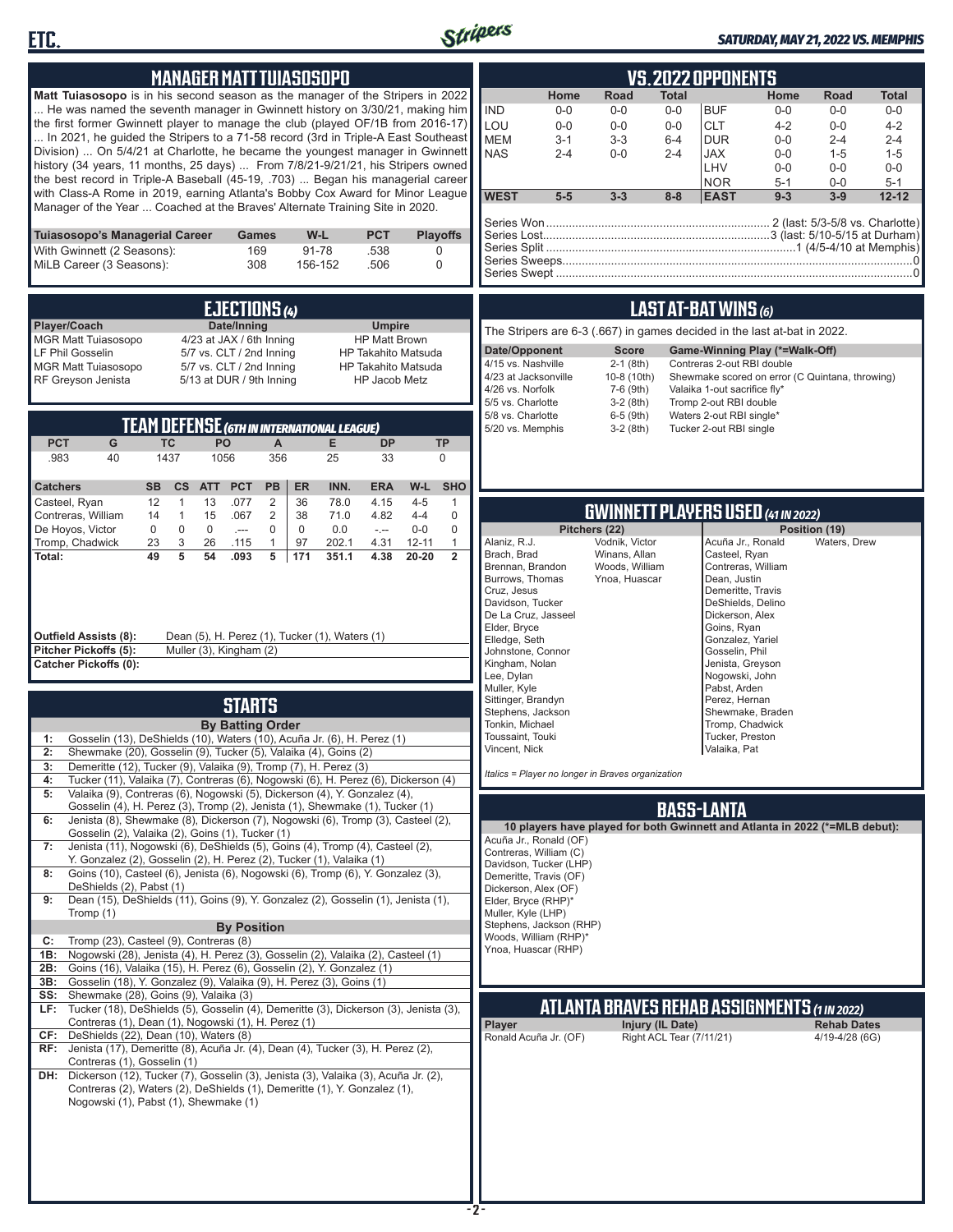## **STARTING PITCHER**



**ON BRAVES 40-MAN ROSTER**

#### *SATURDAY, MAY 21, 2022 VS. MEMPHIS*

# **62****TOUKI TOUSSAINT**

|         |     | <u>Lus Tuunii Tuuuunii </u>                                         | <b>BIO ON PAGE 79 OF MEDIA GUIDE</b> |
|---------|-----|---------------------------------------------------------------------|--------------------------------------|
| $B/T$ : | R/R | <b>BORN:</b> 6/20/96 in Pembroke Pines, FL (age 25)                 |                                      |
| HT:     | 6-3 | <b>ACQUIRED:</b> Via trade with the Arizona Diamondbacks along with |                                      |
| WT:     | 215 | Bronson Arroyo in exchange for 3B Phil Gosselin on 6/20/15.         |                                      |

*TONIGHT'S START:* **Touki Toussaint** makes his eighth appearance (7th start) of the 2022 season in game five of a six-game series vs. Memphis.

- **• GWN Career:** Makes his 33rd career appearance (29th start) with Gwinnett dating back to 2018 (9-8, 4.23 ERA, .246 BAA, 169 SO in 140.1 IP, 10.84 SO/9.0 IP ratio).
- **• Triple-A Splits:** Makes his 29th career Triple-A start (9-8, 4.49 ERA) ... Makes his 19th career appearance (17th start) at Coolray Field (6-3, 4.13 ERA).
- **• Recent Struggles:** After going 1-0 with a 2.04 ERA (4 ER in 17.2 IP, 0 HR) in four games in April, is 0-1 with a 9.75 ERA (13 ER in 12.0 IP, 5 HR) over three starts in May.

*2022 SEASON:* Was a member of the Stripers' Opening Night roster for the second time in his career (also 2019) ... Made two starts (0-0, 2.08 ERA, .200 BAA) before being recalled by Atlanta on 4/19 ... Did not appear in a game for the Braves before being optioned back to Gwinnett on 4/21 ... Made first relief appearance of the year on 4/22 at Jacksonville (4.0 IP, 1 H, 4 SO in 3-2 defeat) ... Earned his first win of the year on 4/27 vs. Norfolk (5.0 IP, 6 H, 2 ER, 3 BB, 3 SO in 8-2 win).

*2021 SEASON:* Saw time with three MiLB teams (2-1, 3.62 ERA, 1.06 WHIP, .156 BAA in 9G, 6 starts) and Atlanta (3-3, 4.50 ERA, 1.30 WHIP, .234 BAA in 11G, 10 starts) ... Began the season on Atlanta's 60-day injured list with a right shoulder strain ... Made six rehab starts between High-A Rome (1G), Double-A Mississippi (1G), and Gwinnett (4G) from 6/15-7/13, posting a 2-1 record, 4.24 ERA, and 31 strikeouts ... On 7/8-G1 vs. Nashville, struck out 11 hitters across 6.0 scoreless innings for the win ... Activated by the Braves on 7/16 ... In five August games (4 starts), went 2-0 with a 2.74 ERA and .207 BAA ... Struggled to an 8.10 ERA (9 ER in 10.0 IP) over three starts in September ... Placed on the bereavement list on 9/22 and optioned to Gwinnett on 9/26 ... Appeared in relief for the Stripers three times (4.0 IP, 0 R) ... Across his two stints with Gwinnett, went 2-1 with a 3.48 ERA, 1.16 WHIP, and .174 BAA.

*2020 SEASON:* Recalled from the Alternate Training Site by the Braves twice (7/23- 8/24, 9/14), went 0-2 with a 8.88 ERA in seven games (5 starts) across the two stints ... On 8/6 vs. Toronto, set MLB career highs in innings (6.2) and strikeouts (9) in his lone quality start of the season, a no-decision (4 H, 3 ER) in a Braves 4-3 victory.

| <b>TOUSSAINT'S 2022 STATS</b> |           |            |                   |       |    |           |           |           |            |
|-------------------------------|-----------|------------|-------------------|-------|----|-----------|-----------|-----------|------------|
| Team                          | W-L       | <b>ERA</b> | G/GS              | IP    | ER | <b>HR</b> | <b>BB</b> | <b>SO</b> | <b>BAA</b> |
| Gwinnett (AAA)                | $1 - 1$   | 5.16       | 7/6               | 29.2  | 17 | 5         | 18        | 41        | 276        |
| MiLB Career:                  | $30 - 46$ | 4.32       | 132/123 626.2 301 |       |    | 58        | 315       | 676       | .231       |
| MLB Career:                   | $9-6$     | 546        | 49/21             | 145.0 | 88 | 24        | 85        | 155       | 243        |

| <b>TOUSSAINT'S 2022 SPLITS (WITH GWINNETT)</b> |                     |                  |                           |  |  |  |
|------------------------------------------------|---------------------|------------------|---------------------------|--|--|--|
| Home:                                          | 1-0, 6.59 ERA (3G)  | Road:            | 0-1, 3.94 ERA (4G)        |  |  |  |
| Day:                                           | 10-0, 7.71 ERA (2G) | Night:           | 1-1, 3.98 ERA (5G)        |  |  |  |
| Starter:                                       | 1-1, 5.96 ERA (6G)  | <b>Reliever:</b> | $0-0$ , $0.00$ ERA $(1G)$ |  |  |  |
| Vs. LHB:                                       | .333 BAA, 2 HR      | Vs. RHB:         | .200 BAA, 3 HR            |  |  |  |

| <b>TOUSSAINT VS. DURHAM</b> |       |      |   |           |    |   |    |           |           |  |
|-----------------------------|-------|------|---|-----------|----|---|----|-----------|-----------|--|
|                             | W-L   | ERA  | G | <b>GS</b> | ΙP | н | ER | <b>HR</b> | <b>BB</b> |  |
| 2022:                       | $0-0$ | 1.93 |   |           |    |   |    |           |           |  |
| Career:                     | $0-0$ | 1.93 |   |           |    |   |    |           |           |  |

|                          | <b>TOUSSAINT'S HIGHS &amp; LOWS</b> |                                     |  |  |  |  |  |  |  |  |  |
|--------------------------|-------------------------------------|-------------------------------------|--|--|--|--|--|--|--|--|--|
|                          | <b>Season</b>                       | Career (MiLB and MLB)               |  |  |  |  |  |  |  |  |  |
| IP:                      | 5.0 (4/27 vs. NOR)                  | 8.0 (3x, last: 7/25/18, GWN at LHV) |  |  |  |  |  |  |  |  |  |
| $\overline{\mathsf{so}}$ | 8 (3x, last: 5/3 vs. CLT)           | 11 (4x, last: 7/8/21, GWN vs. NAS)  |  |  |  |  |  |  |  |  |  |
| BB:                      | 4 (2x, last: 5/10 at DUR)           | 7 (8/24/17, MIS at CHA)             |  |  |  |  |  |  |  |  |  |
| H:<br>ER:                | 10 (5/3 vs. CLT)                    | 11 (4/26/19, GWN vs. TOL)           |  |  |  |  |  |  |  |  |  |
|                          | 7 (5/3 vs. CLT)                     | 9 (7/26/15, ROM at ASH)             |  |  |  |  |  |  |  |  |  |
| Low-Hit CG:              | None                                | No 9.0-IP CG                        |  |  |  |  |  |  |  |  |  |
| Low-ER CG:               | None                                | No 9.0-IP CG                        |  |  |  |  |  |  |  |  |  |

#### *TOUSSAINT'S CAREER ACCOLADES*

**2017:** Advanced-A Florida Pitcher of the Year ... Southern League Pitcher of the Week (8/20/17) ... Arizona Fall League Rising Stars Game ... **2018:** Southern League Midseason All-Star ... MLB All-Star Futures Game World Team ... International League Pitcher of the Week (8/26/18) ... Atlanta Braves Minor League Pitcher of the Year ... MLBPipeline.com Braves Minor League Pitcher of the Year ... MiLB.com Braves Organization All-Star ... *Baseball America* Minor League All-Star.

|            | TOUSSAINT'S 2022 STARTS (ALL LEVELS) |               |     |    |   |    |           |           |     |       |                |                      |         |                                           |
|------------|--------------------------------------|---------------|-----|----|---|----|-----------|-----------|-----|-------|----------------|----------------------|---------|-------------------------------------------|
| Team       | Date/Opp.                            | <b>Result</b> | -IP |    | R | ER | <b>HR</b> | <b>BB</b> | -SO | NP-S  | <b>Catcher</b> | Opp. Starter         | Final   | <b>Notes</b>                              |
| <b>GWN</b> | 4/6 at MEM                           | <b>ND</b>     | 4.2 |    |   |    |           |           |     | 80-44 | Tromp          | Matt Liberatore      | W. 5-3  | First win of the season for GWN.          |
| <b>GWN</b> | 4/12 vs. NAS                         | ND.           | 4.0 |    |   |    |           |           |     | 80-48 | Contreras      | Caleb Boushley       | W. 4-3  | 2022 home opener at Coolray Field.        |
| <b>GWN</b> | 4/27 vs. NOR                         | W.<br>1-0     | 5.0 |    |   |    |           |           |     | 80-45 | Tromp          | <b>Blaine Knight</b> | W. 8-2  | First win since 8/22/21 with ATL at BAL.  |
| <b>GWN</b> | 5/3 vs. CLT                          | <b>ND</b>     | 4.2 | 10 |   |    |           |           |     | 95-59 | Tromp          | Wes Benjamin         | W. 11-7 | 10 hits most since 7/8/21 vs. NAS (11).   |
| <b>GWN</b> | 5/10 at DUR                          | ND.           | 4.0 |    |   |    |           |           |     | 82-43 | Tromp          | Easton McGee         | W. 8-4  | Yielded 3-run HR to Josh Lowe.            |
| GWN        | 5/15 at DUR                          |               |     |    |   |    |           |           |     | 88-50 | Tromp          | Easton McGee         | L. 6-4  | All 3 runs came on homers by Pinto. Gray. |
|            |                                      |               |     |    |   |    |           |           |     |       |                |                      |         |                                           |

|                     | <b>STRIPERS STARTING PITCHERS (11 IN 2022)</b> |            |    |    |         |                             |                            |                                                     |  |  |
|---------------------|------------------------------------------------|------------|----|----|---------|-----------------------------|----------------------------|-----------------------------------------------------|--|--|
| <b>Pitcher</b>      | W-L                                            | <b>ERA</b> | GS | QS |         | <b>Team W-L Run Support</b> | <b>Last Gwinnett Start</b> | <b>Final Line</b>                                   |  |  |
| Davidson, Tucker    | $1 - 1$                                        | 4.44       |    |    | $1 - 4$ | 3.00 RPG (15 Tot.)          | 5/11 at DUR (W)            | 5.0 IP, 4 H, 1 R, 1 ER, 0 BB, 6 SO, 1 HR (86p/57s)  |  |  |
| De La Cruz, Jasseel | $0 - 2$                                        | 9.72       | 4  |    | $1 - 3$ | 1.75 RPG (7 Tot.)           | 4/26 vs. NOR (ND)          | 0.2 IP, 2 H, 2 R, 2 ER, 3 BB, 0 SO (34p/15s)        |  |  |
| Elder, Bryce        | $1 - 0$                                        | 5.50       | 3  | 2  | $2 - 1$ | 4.33 RPG (13 Tot.)          | 5/18 vs. MEM (W)           | 7.0 IP, 5 H, 3 R, 3 ER, 1 BB, 11 SO, 1 HR (99p/68s) |  |  |
| Johnstone, Connor   | $0 - 1$                                        | 3.38       |    |    | $2 - 2$ | 1.00 RPG (4 Tot.)           | 5/17 vs. MEM (L)           | 2.0 IP, 4 H, 4 R, 3 ER, 1 BB, 0 SO (38p/23s)        |  |  |
| Kingham, Nolan      | $0-0$                                          | 0.00       |    |    | $1 - 0$ | 4.00 RPG (4 Tot.)           | 4/30 vs. NOR (ND)          | 4.0 IP, 1 H, 0 R, 1 BB, 2 SO (42p/26s)              |  |  |
| Muller, Kyle        | $2 - 2$                                        | 3.68       |    |    | $4 - 3$ | 2.29 RPG (16 Tot.)          | 5/20 vs. MEM (ND)          | 5.0 IP, 6 H, 2 R, 2 ER, 3 BB, 5 SO (96p/66s)        |  |  |
| Stephens, Jackson   | $1-0$                                          | 3.00       |    |    | $1 - 0$ | 4.00 RPG (4 Tot.)           | 4/7 at MEM (W)             | 6.0 IP, 4 H, 2 R, 2 ER, 0 BB, 7 SO (71p/52s)        |  |  |
| Toussaint, Touki    | $1 - 1$                                        | 5.96       | 6  |    | $5 - 1$ | 4.17 RPG (25 Tot.)          | 5/15 at DUR (L)            | 3.1 IP, 5 H, 3 R, 3 ER, 3 BB, 3 SO, 2 HR (86p/49s)  |  |  |
| Vincent, Nick       | $0 - 0$                                        | 0.00       |    |    | $1 - 0$ | $0.00$ RPG $(0$ Tot.)       | 4/15 vs. NAS (ND)          | 2.0 IP. 1 H. 0 R. 1 BB. 4 SO (41p/25s)              |  |  |
| Winans, Allan       | $0 - 1$                                        | 6.55       | 3  |    | $0 - 3$ | 2.67 RPG (8 Tot.)           | 4/20 at JAX $(L)$          | 2.1 IP, 4 H, 6 R, 6 ER, 2 BB, 3 SO, 2 HR (59p/35s)  |  |  |
| Ynoa, Huascar       | $1 - 2$                                        | 6.04       | 5  |    | $2 - 3$ | 2.40 RPG (12 Tot.)          | 5/19 vs. MEM (ND)          | 5.2 IP, 4 H, 3 R, 3 ER, 2 BB, 9 SO, 2 HR (98p/66s)  |  |  |
| Total:              | 7-10                                           | 4.94       | 40 |    | 20-20   | 2.70 RPG (108 Tot.)         |                            |                                                     |  |  |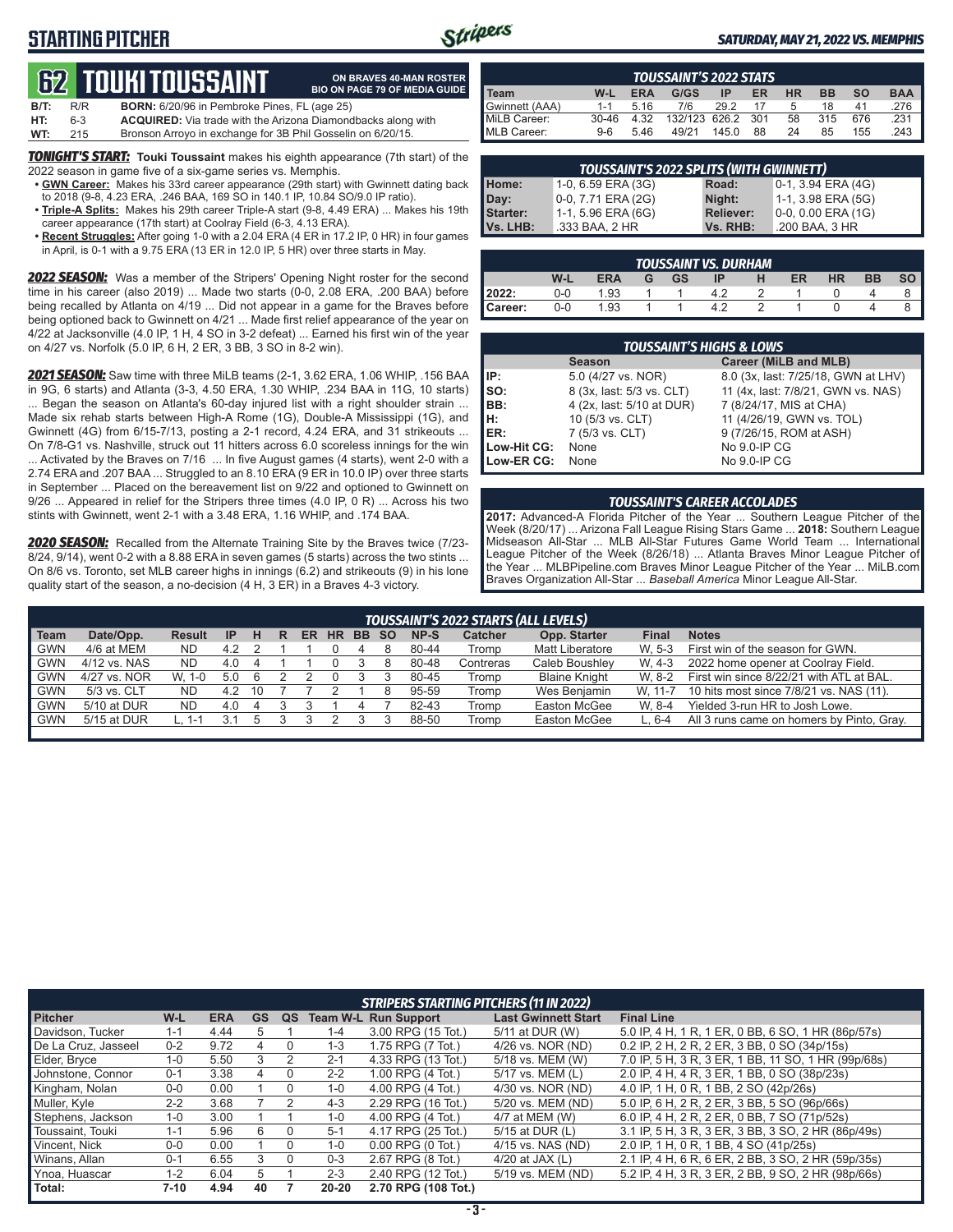### **BULLPEN**



#### *SATURDAY, MAY 21, 2022 VS. MEMPHIS*

| <b>STRIPERS PITCHING BREAKDOWN</b>                                                   |                                                                           |            |       |     |     |           |           |           |            |
|--------------------------------------------------------------------------------------|---------------------------------------------------------------------------|------------|-------|-----|-----|-----------|-----------|-----------|------------|
|                                                                                      | W-L                                                                       | <b>ERA</b> | IP    | R   | ER  | <b>HR</b> | <b>BB</b> | <b>SO</b> | <b>BAA</b> |
| Starters:                                                                            | $7 - 10$                                                                  | 4.94       | 176.2 | 105 | 97  | 25        | 76        | 202       | 248        |
| Relievers:                                                                           | $13 - 10$                                                                 | 3.86       | 174.2 | 83  | 75  | 20        | 53        | 224       | .237       |
| Total:                                                                               | $20 - 20$                                                                 | 4.38       | 351.1 | 188 | 171 | 45        | 129       | 426       | 242        |
| <b>Saves/Opp:</b> 8/13 (61.5%)<br><b>IR/Scored: 45/8 (17.7%)</b><br><b>Holds: 13</b> |                                                                           |            |       |     |     |           |           |           |            |
|                                                                                      | <b>BB/9.0 IP Ratio: 3.30 CG/SHO: 0/0</b><br><b>SO/9.0 IP Ratio: 10.91</b> |            |       |     |     |           |           |           |            |

### **32 R.J. ALANIZ** *- RHP - 30 YRS - McALLEN, TX*

*RELIEF W/GWN:*2-1, 3.68 ERA in 12G *START W/GWN:*0-0, -.-- ERA in 0G *GF:*5 *HOLDS:*0 *SAVES:*1/1 *IR/SCORED:*4/0 *SCORELESS STREAK:*1G (1.1 IP)

- *LAST OUTING:*5/19 vs. MEM (win, 1.1 IP, 1 H, 0 R, 0 BB, 3 SO, 23p/16s)
- **• 2022: Is 2-0 with a 3.18 ERA (2 ER in 5.2 IP) in 5G in May** ... **4/7 at MEM:** Earned a save in his Gwinnett debut (1.0 IP, 0 H, 0 R, 1 SO), finishing off 5-2 win ... **5/3 vs. CLT:** Notched 50th career MiLB win and 1st with Gwinnett (1.1 IP, 2 H in 11-7 win).
- **• 2021:** Pitched for both Triple-A Louisville (1-3, 3.46 ERA, .286 BAA, 1 SV in 33G) and Cincinnati (0-0, 3.38 ERA, .111 BAA in 3G).
- **• Triple-A Stops:** Prior to joining Gwinnett, has pitched for Toledo (DET) from 2016- 17, Durham (TB) in 2018, Tacoma (SEA) in 2019, and Louisville (CIN) from 2019- 21 ... Was a part of Durham's Governors' Cup championship team in 2018.
- **• MLB Career:** 1-0, 8.35 ERA, .278 BAA, 0 SV in 15G (0 starts) with Seattle (2019) and Cincinnati (2019, 2021).
- **• Acquired:** MiLB FA (3/20/22) ... Originally signed by the Houston Astros as a nondrafted free agent (8/14/09).

## **53 BRAD BRACH** *- RHP - 36 YRS - FREEHOLD, NJ*

*RELIEF W/GWN:*2-0, 3.07 ERA in 12G *START W/GWN:*0-0, -.-- ERA in 0G *GF:*6 *HOLDS:*0 *SAVES:*2/2 *IR/SCORED:*2/0 *SCORELESS STREAK:*1G (1.0 IP) *LAST OUTING:*5/20 vs. MEM (save, 1.0 IP, 0 H, 0 R, 1 BB, 0 SO, 13p/8s)

- **• 2022: 4/12 vs. NAS:** On his 36th birthday, earned 1st save with Gwinnett, closing out 4-3 win (1.0 IP, 3 H, 2 ER, 1 BB) ... **4/23 at JAX:** Pitched scoreless 9th and 10th innings (2.0 IP, 1 H, 0 R, 1 SO) for his 2nd win in 10-8 victory ... **4/15-5/6:** Made 6 consecutive scoreless appearances (8.2 IP, 7 H, 1 BB, 8 SO).
- **• 2021:** In 35G with Cincinnati, was 1-2 with a 6.30 ERA, .254 BAA, and 1 save ... Also logged 8G with Triple-A Louisville (0-0, 0.00 ERA, 0 ER in 8.2 IP, 15 SO).
- **• Triple-A Stops:** Prior to joining Gwinnett, has pitched for Tucson (SD) from 2011- 13, Norfolk (BAL) in 2014, and Louisville (CIN) in 2021.
- **• MLB Career:** 38-29, 3.55 ERA, .232 BAA, 34 SV in 531G (0 starts) with San Diego (2011-13), Baltimore (2014-18), Atlanta (2018), Chicago Cubs (2019), New York Mets (2019-20), and Cincinnati (2021) ... Pitched in the MLB Postseason for Baltimore (2014, 2016) and Atlanta (2018).
- **• Acquired:** MiLB FA (3/19/22) ... Originally the San Diego Padres' 42nd-round pick in 2008 out of Monmouth University (West Long Branch, NJ).

## **57 BRANDON BRENNAN** *- RHP - 30 YRS - MISSION VIEJO, CA*

*RELIEF W/GWN:*0-1, 8.22 ERA in 12G *START W/GWN:*0-0, -.-- ERA in 0G

*GF:*0 *HOLDS:*1 *SAVES:*0/0 *IR/SCORED:*2/2 *SCORELESS STREAK:*1G (2.0 IP) *LAST OUTING:*5/17 vs. MEM (2.0 IP, 1 H, 0 R, 0 BB, 3 SO, 27p/21s)

- **• 2022: Has struck out 3 batters in 6 of his 12 outings (20 SO in 15.1 IP total)**.
- **• 2021:** Made 32 relief appearances with Triple-A Worcester (Red Sox), going 1-2 with a 5.97 ERA, .293 BAA, and 1 save (1-for-4) ... Also made 1 MLB appearance with Boston, tossing 3.0 scoreless IP on 6/12 vs. Toronto.
- **• Triple-A Stops:** Prior to joining Gwinnett, has pitched for Charlotte (CWS) from 2017-18, Tacoma (SEA) in 2019, and Worcester (BOS) in 2021.
- **• MLB Career:** 3-6, 4.21 ERA, .214 BAA, 0 SV in 55G (0 starts) with Seattle (2019- 20) and Boston (2021).
- **• Acquired:** MiLB FA (3/10/22) ... Originally the Chicago White Sox' 4th-round pick in 2012 out of Orange Coast College (Costa Mesa, CA).

## **49 THOMAS BURROWS** *- LHP - 27 YRS - FLORENCE, AL*

*RELIEF W/GWN:*3-1, 3.52 ERA in 13G *START W/GWN:*0-0, -.-- ERA in 0G *GF:*0 *HOLDS:*2 *SAVES:*0/2 *IR/SCORED:*11/1 *SCORELESS STREAK:*3G (4.1 IP)

- *LAST OUTING:*5/20 vs. MEM (win, 1.0 IP, 1 H, 0 R, 0 BB, 0 SO, 13p/8s)
- **• 2022: 4/6 at MEM:** Struck out his lone batter faced (Nolan Gorman), stranding 3 inherited runners and earning 1st win of the year ... **4/30 vs. NOR:** Picked up 2nd win, logging 2.0 IP (1 H, 0 R) in combined 6-hit shutout (won 5-0) ... **5/20 vs. MEM:** Extended scoreless streak to 4.1 IP in 3rd win of the year (1.0 IP, 1 H, 0 R).
- **• GWN Career:** 7-3, 3.55 ERA (39 ER in 99.0 IP), 6 SV in 75G (1 start) since 2019.
- **• 2021:** Spent entire year with Gwinnett, going 3-1 with a 2.64 ERA, .176 BAA, and 0 saves (0-for-1) in 35G (1 start) ... Led team in relief strikeouts (65).
- **• MLB Career:** Has yet to make his Major League debut.
- **• Acquired:** Via trade with Seattle (1/11/17) ... Originally the Seattle Mariners' 4thround pick in 2016 out of the University of Alabama.
- **• Accolades:** Earned Gwinnett's Community Service Award in 2019.

| <b>PITCHING SPLITS</b> |            |           |            |           | <b>PITCHING BY MONTH</b> |           |    |        |            |
|------------------------|------------|-----------|------------|-----------|--------------------------|-----------|----|--------|------------|
|                        | <b>BAA</b> | <b>HR</b> |            | W-L       | <b>ERA</b>               | <b>HR</b> | BB | SΟ     | <b>BAA</b> |
| Vs. LHB:               | .281       | 22        | April:     | $10 - 13$ | 4.01                     | 23        |    | 228    | .230       |
| Vs. RHB:               | .210       | 23        | Mav:       | $10 - 7$  | 4.88                     | 22        | 52 | 198    | 258        |
| Empty:                 | .227       | 23        | June:      | $0-0$     |                          | 0         |    | $\cup$ | ---        |
| <b>Runners On:</b>     | .263       | 22        | July:      | $0 - 0$   | -.--                     | 0         |    | $\cup$ | ---        |
| <b>RISP:</b>           | .264       | 18        | August:    | $0 - 0$   | - --                     | 0         |    | O      | ---        |
| Loaded:                | .391       |           | September: | $0 - 0$   |                          | 0         | 0  | U      |            |

## **48 JESUS CRUZ** *- RHP - 27 YRS - SALINAS DE HIDALGO, MEXICO*

*RELIEF W/GWN:*0-0, 2.53 ERA in 9G *START W/GWN:*0-0, -.-- ERA in 0G *GF:*5 *HOLDS:*1 *SAVES:*0/0 *IR/SCORED:*7/3 *SCORELESS STREAK:*1G (1.0 IP)

*LAST OUTING:*5/18 vs. MEM (hold, 1.0 IP, 0 H, 0 R, 0 BB, 1 SO, 16p/10s)

- **• 2022:** Released by St. Louis on 3/30, signed with Atlanta on 4/6 ... **Since joining Gwinnett on 4/15, 6 of his 9G have been scoreless (10.2 IP, 3 ER)**.
- **• 2021:** Logged 37 relief appearances with Triple-A Memphis, going 0-3 with a 3.06 ERA, .223 BAA, and 3 SV (3-for-5) ... Pitched for Aguilas de Mexicali in the Mexican Pacific Winter League (0-1, 2.66 ERA in 21G).
- **• Triple-A Stops:** Prior to joining Gwinnett, pitched for Memphis (STL) in 2019 and 2021 ... Combined to go 6-10 with a 5.42 ERA, .246 BAA, and 3 SV in 100G.
- **• MLB Career:** 0-0, 18.00 ERA, .600 BAA, 0 SV in 1G (0 starts) with St. Louis (2020). **• Acquired:** MiLB FA (4/6/22) ... Originally signed by the St. Louis Cardinals as a
- non-drafted free agent (7/2/17).

### **60 JASSEEL DE LA CRUZ** *- RHP - 24 YRS - HATO MAYOR, D.R.*

|         | <b>RELIEF W/GWN: 0-0, 4.50 ERA in 3G</b> | <b>START W/GWN: 0-2, 9.72 ERA in 4G</b>                                 |
|---------|------------------------------------------|-------------------------------------------------------------------------|
| GF: $2$ |                                          | HOLDS: 0 SAVES: 0/0 IR/SCORED: 0/0 SCORELESS STREAK: 1G (2.0 IP)        |
|         |                                          | <b>LAST OUTING:</b> 5/13 at DUR (2.0 IP, 1 H, 0 R, 1 BB, 2 SO, 32p/18s) |

- **• 2022:** Was on Gwinnett's Opening Night roster for the 2nd straight season ... Opened the year in the rotation (0-2, 9.72 ERA in 4 starts from 4/9-4/26).
- **• GWN Career:** 1-5, 7.21 ERA (55 ER in 68.2 IP), 0 SV in 27G (19 starts) since 2021 **• 2021:** Made his Triple-A debut with the Stripers, going 1-3 with a 7.03 ERA, 1.70
- WHIP, and .278 BAA in 20G (15 starts) ... Was on the 7-day IL from 8/16-9/15. **• MLB Career:** Has yet to debut in the Majors despite recalls in 2020 and 2021.
- **• Acquired:** MiLB FA (3/13/22) ... Originally signed by the Atlanta Braves as a NDFA (6/1/15) ... Non-tendered and elected free agency (11/30/21).
- **• Accolades:** Won FSL Pitcher of the Week award on 5/19/19 after throwing the first no-hitter in Florida Fire Frogs history on 5/18/19 vs. Jupiter (9.0 IP, 2 BB, 4 SO).

### **55 SETH ELLEDGE** *- RHP - 25 YRS - DALLAS, TX*

*RELIEF W/GWN:*1-1, 2.13 ERA in 10G *START W/GWN:*0-0, -.-- ERA in 0G *GF:*1 *HOLDS:*1 *SAVES:*0/0 *IR/SCORED:*2/0 *SCORELESS STREAK:*5G (7.0 IP) *LAST OUTING:*5/15 at DUR (1.0 IP, 1 H, 0 R, 0 BB, 3 SO, 20p/12s)

- **• 2022: Riding 5G scoreless streak since 4/29 (7.0 IP, 2 H, 1 BB, 14 SO, .087 BAA) ... 4/29 vs. NOR:** Earned first win with Gwinnett, tossing 2.0 IP (0 H, 0 R, 0 BB, 4 SO) as part of combined 4-hit shutout in 8-0 victory.
- **• 2021:** Pitched for both Triple-A Memphis (2-2, 6.56 ERA, .299 BAA, 2 SV in 30G) and St. Louis (0-0, 4.63 ERA, .302 BAA, 0 SV in 11G).
- **• Triple-A Stops:** Prior to joining Gwinnett, has pitched for Memphis (STL) from 2019-21 (5-3, 5.66 ERA, .270 BAA, 2 SV in 51G) ... Also appeared for the Redbirds in the 2018 PCL Playoffs (0-0, 0.00 ERA in 1G).
- **• MLB Career:** 1-0, 4.63 ERA, .282 BAA, 0 SV in 23G with St. Louis (2020-21).
- **• Acquired:** MiLB FA (3/30/22) ... Originally the Seattle Mariners' 4th-round pick in 2017 out of Dallas Baptist University (TX).

### **39 NOLAN KINGHAM** *- RHP - 25 YRS - LAS VEGAS, NV*

*RELIEF W/GWN:*1-0, 2.45 ERA in 10G *START W/GWN:*0-0, 0.00 ERA in 1G *GF:*0 *HOLDS:*0 *SAVES:*0/0 *IR/SCORED:*11/1 *SCORELESS STREAK:*3G (5.2 IP) *LAST OUTING:*5/20 vs. MEM (2.0 IP, 1 H, 0 R, 0 BB, 1 SO, 34p/18s)

- **• 2022: 4/5-4/20:** Opened season with 5 consecutive scoreless outings, totaling 9.1 IP (3 H, 1 BB, 8 SO, .103 BAA) ... **4/30 vs. NOR:** Made spot start, pitching 4.0 innings (1 H, 1 BB, 2 SO) in combined 6-hit shutout (won 5-0) ... **5/10 at DUR:** earned 1st career Triple-A win in 16th outing (2.0 IP, 0 H, 0 R, 3 SO).
- **• GWN Career:** 1-5, 6.62 ERA (38 ER in 51.2 IP), 0 SV in 18G (7 starts) since 2021. **• 2021:** Pitched for both Double-A Mississippi (6-1, 2.08 ERA, .225 BAA, 2 SV in 12G) and Gwinnett (0-5, 10.13 ERA, .365 BAA in 7G) ... Named Double-A South Pitcher of the Month for June (3-0, 0.83 ERA, 0.83 WHIP, .193 BAA in 5 starts) ... Served as the M-Braves' closer during the Double-A South Championship Series, going 3-for-3 in save chances (2.1 IP, 1 H, 0 R, 0 BB, 2 SO) ... Got the final 3 outs
- of Mississippi's 2-1 win over Montgomery in Game 5, clinching the title.
- **• MLB Career:** Has yet to make his Major League debut.
- **• Acquired:** Braves' 12th-round pick in 2018 out of the University of Texas.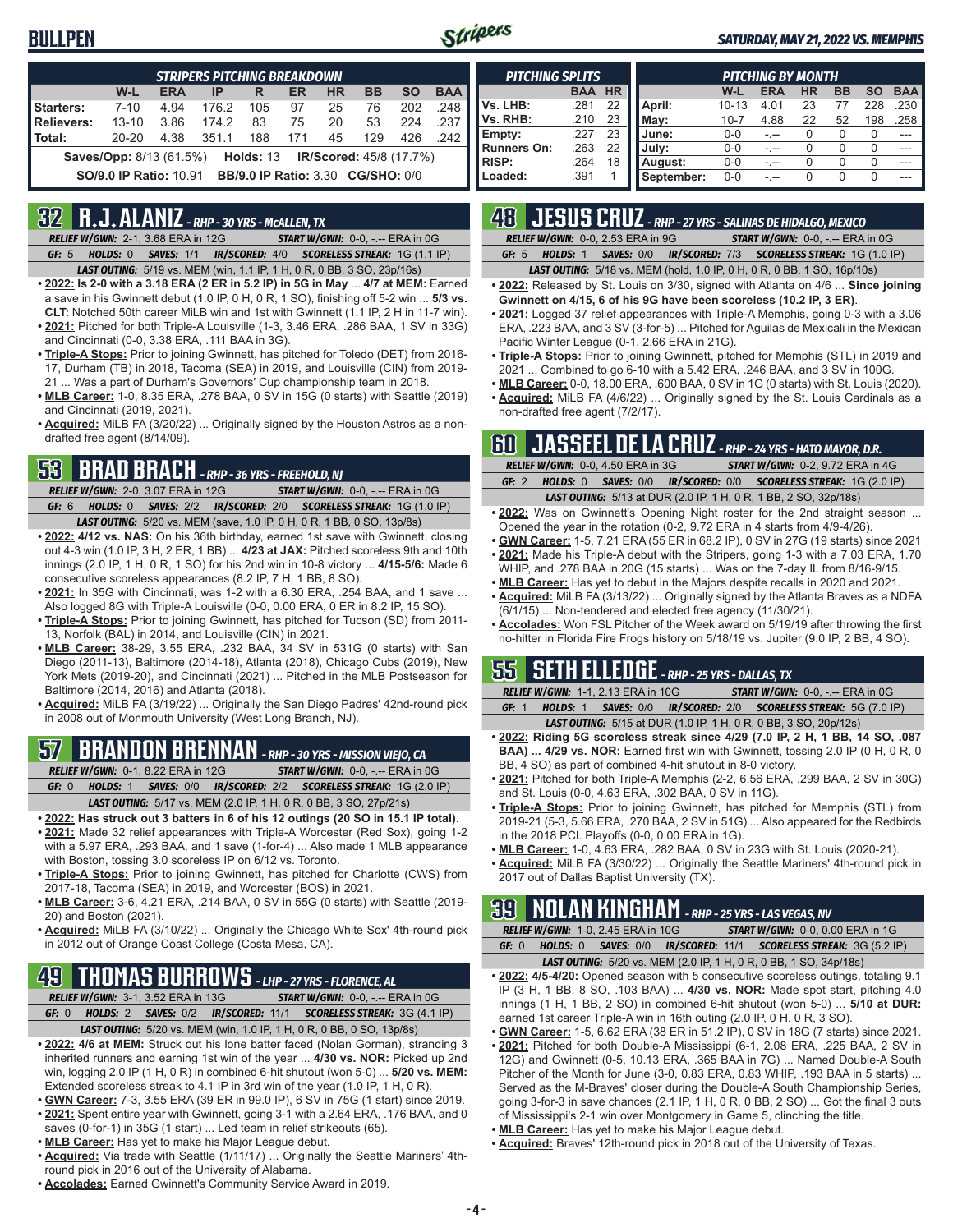## **BULLPEN**

### **58 DYLAN LEE** *- LHP - 27 YRS - DINUBA, CA*

*RELIEF W/GWN:*1-1, 1.84 ERA in 13G *START W/GWN:*0-0, -.-- ERA in 0G *GF:*6 *HOLDS:*1 *SAVES:*1/1 *IR/SCORED:*2/0 *SCORELESS STREAK:*1G (1.0 IP)

- *LAST OUTING:*5/18 vs. MEM (save, 1.0 IP, 1 H, 0 R, 0 BB, 0 SO, 13p/8s) **• 2022:** Recalled by Atlanta on 4/19, did not pitch (optioned on 4/20) ... **5/8 vs. CLT:** Logged 2.0 IP (1 H, 0 R, 4 SO) for 1st win of the year in 6-5 comeback ... **5/18 vs. MEM:** Locked down 1st save of the season (1.0 IP, 1 H, 0 R) in 4-3 win.
- **• GWN Career:** 6-2, 1.61 ERA (11 ER in 61.1 IP), 2 SV in 48G since 2021.
- **• 2021:** Named Stripers' Most Outstanding Reliever (5-1, 1.54 ERA, .176 BAA, 1 SV in 35G) ... Led GWN relievers (min. 30.0 IP) in BAA, ranked 2nd in ERA.
- **• 2021 w/ATL:** Made his MLB debut with the Braves, logging 2G in relief in October (0-0, 9.00 ERA, .333 BAA) ... Also made his MLB Postseason debut (0-0, 6.00 ERA, .286 BAA in 3G, 1 start) ... Started Game 4 of the World Series vs. Houston on 10/30 (ND, 0.1 IP, 1 H, 1 ER, 2 BB, 1 SO), becoming the 1st pitcher in MLB history to make his 1st career start in the World Series.
- **• MLB Career:** 0-0, 9.00 ERA, .333 BAA, 0 SV in 2G (0 starts) with Atlanta (2021). **• Acquired:** MiLB FA (4/15/21) ... Originally the Miami Marlins' 10th-round pick in 2016 out of Fresno State University.

## **56 BRANDYN SITTINGER** *- LHP - 27 YRS - ELYRIA, OH*

*RELIEF W/GWN:*1-2, 7.98 ERA in 11G *START W/GWN:*0-0, -.-- ERA in 0G

- *GF:*1 *HOLDS:*1 *SAVES:*0/1 *IR/SCORED:*1/1 *SCORELESS STREAK:*-3G (5 ER) *LAST OUTING:*5/17 vs. MEM (2.0 IP, 4 H, 3 ER, 2 HR, 0 BB, 1 SO, 34p/28s)
- **• 2022: 4/12 vs. NAS:** Earned his 1st win with Gwinnett (2.0 IP, 2 H, 0 R in 4-3 win) ...**4/12-4/19:** Had 3 straight 2.0-inning scoreless outings (6.0 IP, 5 H, 2 BB, 7 SO).
- **• 2021:** Split time between Double-A Amarillo (0-1, 3.94 ERA, .196 BAA, 1 SV in 12G) and Triple-A Reno (1-1, 4.24 ERA, .209 BAA, 4 SV in 23G) of the Arizona organization ... Also made his MLB debut (0-1, 7.71 ERA, .294 BAA, 0 SV in 5G).
- **• Triple-A Stops:** Prior to joining Gwinnett, had only pitched with Reno in 2021.
- **• MLB Career:** 0-1, 7.71 ERA, .294 BAA, 0 SV in 5G (0 starts) with Arizona (2021). **• Acquired:** MiLB FA (2/20/22) ... Originally the Detroit Tigers' 17th-round pick in 2016 out of Ashland University (Ashland, OH).

## **59 MICHAEL TONKIN** *- RHP - 32 YRS - GLENDALE, CA*

*RELIEF W/GWN:*3-0, 3.38 ERA in 11G *START W/GWN:*0-0, -.-- ERA in 0G *GF:*8 *HOLDS:*1 *SAVES:*3/4 *IR/SCORED:*0/0 *SCORELESS STREAK:*1G (1.0 IP)

*LAST OUTING:*5/19 vs. MEM (save, 1.0 IP, 0 H, 0 R, 0 BB, 1 SO, 16p/8s)

- **• 2022: 4/6 at MEM:** In his 1st outing in affiliated MiLB since 2019 (with Triple-A Reno), earned a save in his Stripers debut (1.0 IP, 1 H, 0 R, 1 SO in 5-3 win) ... **4/26 vs. NOR:** Earned 1st win with Gwinnett despite blown save (1.0 IP, 1 H, 1 ER, 1 HR, 2 SO) in 7-6 walk-off victory ... **5/5 vs. CLT:** Struck out all 3 batters faced to get the win in last-at-bat 3-2 triumph.
- **• 2021:** Pitched for the Long Island Ducks of the Atlantic League (2-1, 0.53 ERA, 9 SV in 16G), Tijuana of the Mexican League (2-1, 2.00 ERA in 6G), and Aguilas of the Dominican Winter League (1-0, 0.68 ERA in 13G).
- **• Triple-A Stops:** Before joining Gwinnett, pitched for Rochester (MIN) from 2013- 17, San Antonio (MIL) in 2019, and Reno (ARI) in 2019.
- **• MLB Career:** 3-3, 4.43 ERA, .269 BAA, 0 SV in 141G with Minnesota (2013-17).
- **• Acquired:** MiLB FA (1/11/22) ... Originally the Minnesota Twins' 30th-round pick in 2008 out of Palmdale High School (CA).

## **54 NICK VINCENT** *- RHP - 35 YRS - RAMONA, CA*

- *RELIEF W/GWN:*0-3, 6.35 ERA in 10G *START W/GWN:*0-0, 0.00 ERA in 1G *GF:*4 *HOLDS:*2 *SAVES:*0/1 *IR/SCORED:*2/0 *SCORELESS STREAK:*-2G (2 ER) *LAST OUTING:*5/17 vs. MEM (1.0 IP, 2 H, 1 R, 1 ER, 0 BB, 3 SO, 19p/14s)
- **• 2022: 4/15 vs. NAS:** In his 1st Triple-A start since 2008 with Portland, tossed 2.0 scoreless IP (1 H, 1 BB, 4 SO) in an eventual 2-1 win ... **4/29 vs. NOR:** Struck out 4 over 2.0 hitless innings to finish 4-hit shutout in 8-0 win.
- **• 2021:** Opened the season with the Texas Rangers, pitching for Triple-A Round Rock (0-0, 4.11 ERA, .273 BAA in 15G) ... Released on 6/22 ... Signed by the Minnesota Twins on 6/23 and joined Triple-A St. Paul (3-1, 4.55 ERA, .228 BAA, 6 SV in 24G) ... Had his contract selected on 8/10 and logged 7G for the Twins (1-0, 0.71 ERA, .146 BAA, 0 SV).
- **• Triple-A Stops:** Prior to joining Gwinnett, has pitched for 7 Triple-A teams: Portland (SD, 2008), Tucson (SD, 2012-13), El Paso (SD, 2015), Sacramento (SF, 2019), Lehigh Valley (PHI, 2019), Round Rock (TEX, 2021), and St. Paul (MIN, 2021).
- **• MLB Career:** 23-23, 3.30 ERA, .236 BAA, 7 SV in 412G with San Diego (2012-15), Seattle (2016-18), San Francisco (2019), Philadelphia (2019), Miami (2020), and Minnesota (2021).
- **• Acquired:** MiLB FA (3/16/22) ... Originally the San Diego Padres' 18th-round pick in 2008 out of Cal State Long Beach.

### **33 VICTOR VODNIK** *- RHP - 22 YRS - WHITTIER, CA*

*RELIEF W/GWN:*0-0, 0.00 ERA in 1G *START W/GWN:*0-0, -.-- ERA in 0G

*GF:*0 *HOLDS:*1 *SAVES:*0/0 *IR/SCORED:*0/0 *SCORELESS STREAK:*1G (1.0 IP)

- *LAST OUTING:*5/19 vs. MEM (hold, 1.0 IP, 0 H, 0 R, 2 BB, 0 SO, 21p/10s) **• Prospecting:** Currently ranked the Braves' No. 12 prospect (MLB.com).
- **• 2022:** Opened with Double-A Mississippi, logged 7G in relief (0-0, 0.00 ERA, 0 R in 7.0 IP, .167 BAA, 3 BB, 14 SO) ... Transferred to Gwinnett on 5/17 ... **5/19 vs. MEM:** Made his Triple-A debut (hold, 1.0 IP, 0 H, 0 R, 2 BB, 0 SO).
- **• 2021:** Made 11 starts with Mississippi during his Double-A debut (1-4, 5.35 ERA, .252 BAA, 22 BB, 41 SO in 33.2 IP) ... Was on the Injured List twice, from 5/30-7/8 and from 8/16-9/29 (missed Postseason) ... **8/13 vs. BLX:** In his final outing of the year, started and tossed 5.0 hitless innings (1 BB, 9 SO) for his lone win in a 4-1 victory ... After the season, pitched for Peoria of the Arizona Fall League (2-2, 5.70 ERA in 6G, 4 starts) and was named to the "Rising Stars" game.
- **• MLB Career:** Has yet to make his Major League debut.
- **• Acquired:** Braves' 14th-round pick in 2018 out of Rialto High School (CA).

|                                                                                                     | <b>BULLPEN USAGE (PITCHES THROWN IN LAST 7 DAYS)</b> |          |      |      |      |      |      |  |  |  |
|-----------------------------------------------------------------------------------------------------|------------------------------------------------------|----------|------|------|------|------|------|--|--|--|
| <b>Pitcher</b>                                                                                      | 5/14                                                 | 5/15     | 5/16 | 5/17 | 5/18 | 5/19 | 5/20 |  |  |  |
| Alaniz                                                                                              |                                                      | 19       |      |      |      | 23   |      |  |  |  |
| <b>Brach</b>                                                                                        |                                                      | 32       |      |      |      |      | 13   |  |  |  |
| <b>Brennan</b>                                                                                      |                                                      |          |      | 27   |      |      |      |  |  |  |
| <b>Burrows</b>                                                                                      |                                                      |          |      | 29   |      |      | 13   |  |  |  |
| Cruz                                                                                                | 9                                                    |          |      |      | 16   |      |      |  |  |  |
| De La Cruz                                                                                          |                                                      |          |      |      |      |      |      |  |  |  |
| Elledge                                                                                             |                                                      | 20       |      |      |      |      |      |  |  |  |
| Johnstone                                                                                           |                                                      |          |      | 38   |      |      |      |  |  |  |
| Kingham                                                                                             |                                                      |          |      |      |      |      | 34   |  |  |  |
| Lee                                                                                                 | 24                                                   |          |      |      | 13   |      |      |  |  |  |
| Sittinger                                                                                           |                                                      |          |      | 34   |      |      |      |  |  |  |
| <b>Tonkin</b>                                                                                       |                                                      |          |      |      |      | 16   |      |  |  |  |
| Vincent                                                                                             |                                                      |          |      | 19   |      |      |      |  |  |  |
| Vodnik                                                                                              |                                                      | 23 (MIS) |      |      |      | 21   |      |  |  |  |
| <b>BOLD</b> = Pitches thrown in spot start<br>Italics = Pitches thrown for team other than Gwinnett |                                                      |          |      |      |      |      |      |  |  |  |

| <b>SCORELESS INNINGS STREAKS (15-PLUS INNINGS)</b> |        |              |              |  |  |  |  |  |  |
|----------------------------------------------------|--------|--------------|--------------|--|--|--|--|--|--|
| <b>Pitcher</b>                                     | Length | <b>Dates</b> | <b>Stats</b> |  |  |  |  |  |  |
|                                                    |        |              |              |  |  |  |  |  |  |
|                                                    |        |              |              |  |  |  |  |  |  |
|                                                    |        |              |              |  |  |  |  |  |  |
|                                                    |        |              |              |  |  |  |  |  |  |
|                                                    |        |              |              |  |  |  |  |  |  |
|                                                    |        |              |              |  |  |  |  |  |  |
|                                                    |        |              |              |  |  |  |  |  |  |

| <b>PITCHER AWARDS &amp; HONORS</b> |                   |              |  |  |  |  |  |
|------------------------------------|-------------------|--------------|--|--|--|--|--|
| Pitcher                            | <b>Award/Date</b> | <b>Stats</b> |  |  |  |  |  |
|                                    |                   |              |  |  |  |  |  |
|                                    |                   |              |  |  |  |  |  |
|                                    |                   |              |  |  |  |  |  |
|                                    |                   |              |  |  |  |  |  |
|                                    |                   |              |  |  |  |  |  |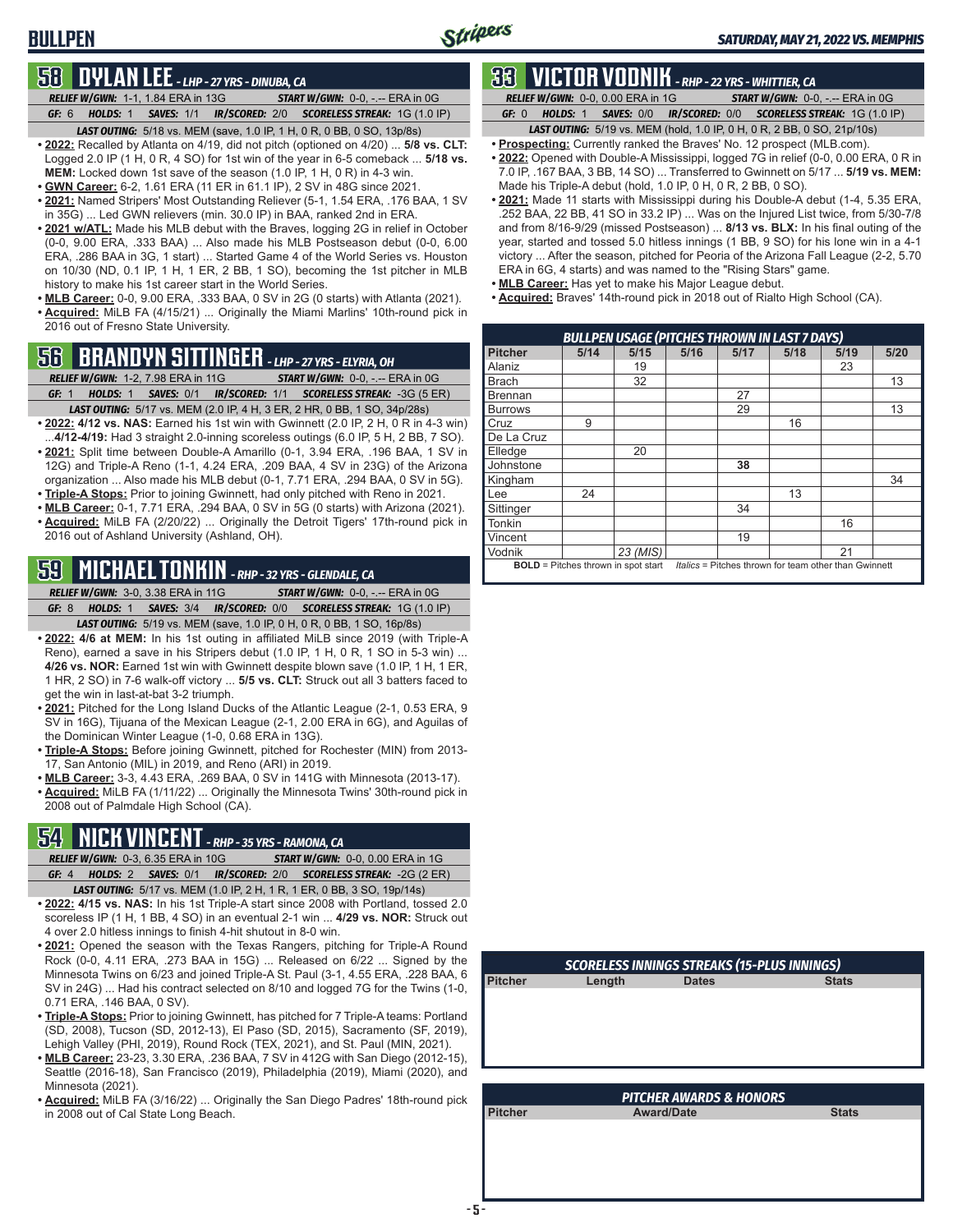#### Stripers **BATTERS** *SATURDAY, MAY 21, 2022 VS. MEMPHIS TOTAL:* .257, 39 HR, .728 OPS *RISP:* .246, 7 HR, .694 OPS *RUNS/INNING: 1 2 3 4 5 6 7 8 9 X TOT Vs. LHP:* .260, 13 HR, .773 OPS *RISP/2O:* .255, 2 HR, .679 OPS **Stripers:** 25 27 33 17 20 11 17 12 16 2 180 *Vs. RHP:* .256, 26 HR, .713 OPS *LOADED:* .333, 0 HR, .786 OPS **Opponents:** 24 11 23 25 27 24 25 15 13 1 188

|                  |    |    |                          |           |                |                |                | <b>HOME RUNS</b>       |              |                                           |                | <b>MULTI-GAMES</b> |           |
|------------------|----|----|--------------------------|-----------|----------------|----------------|----------------|------------------------|--------------|-------------------------------------------|----------------|--------------------|-----------|
| Player           | 1R | 2R | 3R                       | <b>GS</b> | Tot.           |                |                | Off LH Off RH Team W-L | Career w/GWN | Last HR with Gwinnett (Regular Season)    | Hit            | <b>RBI</b>         | <b>HR</b> |
| Acuña Jr.        |    |    |                          |           |                |                |                | $0 - 0$                | 10 HR        | 4/17/18 vs. SWB, 2R (LH Josh Rogers)      | 3              |                    |           |
| Casteel          | 4  |    | $\overline{\phantom{a}}$ | ۰         | 4              | $\overline{2}$ | 2              | $2 - 2$                | <b>12 HR</b> | 5/7/22 vs. CLT, 1R (LH John Parke)        | $\overline{2}$ |                    |           |
| Contreras        | ۰  |    |                          |           |                |                |                | $0 - 0$                | 9 HR         | 9/7/21 at COL, 1R (LH Kirk McCarty)       | 4              |                    |           |
| Dean             |    |    |                          |           |                |                |                | $0 - 0$                | $0$ HR       |                                           | 3              | 2                  |           |
| De Hoyos         | ۰. |    |                          | ۰         | ۰              |                |                | $0 - 0$                | $0$ HR       |                                           |                |                    | ۰         |
| Demeritte        | ÷. |    |                          |           | 2              |                | 2              | $0 - 2$                | 43 HR        | 4/14/22 vs. NAS, 2R (RH Jason Alexander)  | 3              | 2                  |           |
| <b>DeShields</b> |    |    |                          |           |                |                |                | $0 - 0$                | 0 HR         |                                           | 8              | 2                  |           |
| Dickerson        |    |    |                          |           | 2              |                |                | $2 - 0$                | $2$ HR       | 5/19/22 vs. MEM, 2R (LH Zack Thompson)    | 4              |                    |           |
| Goins            | -  |    |                          | ۰         | -              |                |                | $0 - 0$                | 6 HR         | 9/14/21 vs. NAS, 1R (RH Josh Lindblom)    |                |                    |           |
| Gonzalez         | Ξ. |    | $\overline{\phantom{a}}$ |           | ٠              |                |                | $0 - 0$                | 0 HR         |                                           | $\mathcal{P}$  |                    |           |
| Gosselin         | 2  |    |                          |           | 3              |                | 3              | $1 - 1$                | <b>15 HR</b> | 5/15/22 at DUR, 1R (RH Luke Bard)         | 9              | 2                  |           |
| Jenista          | 3  |    |                          |           |                |                | 3              | $3-0$                  | 4 HR         | 4/12/22 vs. NAS, 1R (LH Rex Brothers)     |                | 3                  |           |
| Nogowski         |    |    |                          |           | $\overline{2}$ |                | $\overline{2}$ | $1 - 1$                | 2 HR         | 5/15/22 at DUR, 1R (RH Luke Bard)         | 5              | 3                  |           |
| H. Perez         |    |    |                          |           | $\overline{2}$ |                |                | $2 - 0$                | 2 HR         | 5/7/22 vs. CLT, 2R (LH John Parke)        | 3              |                    |           |
| Shewmake         | 2  |    |                          |           | 2              |                |                | $2 - 0$                | 2 HR         | 4/27/22 vs. NOR, 1R (RH Matt Vogel)       | 10             |                    |           |
| Tromp            | 3  | 3  | $\overline{2}$           |           | 8              | 2              | 6              | $3 - 4$                | 8 HR         | 5/12/22 at DUR. 3R (RH Miller Hogan)      | 8              | 5                  |           |
| <b>Tucker</b>    | 2  |    |                          |           | 2              |                | 2              | $0 - 2$                | 2 HR         | 5/15/22 at DUR, 1R (RH Easton McGee)      |                | 3                  |           |
| Valaika          | 3  | 3  | $\overline{\phantom{a}}$ |           | 6              |                | $\overline{2}$ | $5 - 1$                | 6 HR         | 5/13/22 at DUR, 1R (LH Josh Fleming)      | 11             |                    |           |
| Waters           | 2  |    |                          |           | 2              |                |                | $2 - 0$                | 15 HR        | 5/11/22 at DUR, Leadoff (RH Tommy Romero) | 3              |                    |           |
| Total:           | 24 | 12 | 3                        | 0         | 39             |                |                |                        |              |                                           |                |                    |           |

**Back-to-Back Homers (1x) Leadoff (Game) Homers (2x): Walk-Off Homers (0x): Walk-Off Homers (0x): None None Walk-Off Homers (0x): Walk-Off Homers (0x): Walk-Off Homers (0x): Waters (2x: 5/3 vs. CLT, 5/11 at** Nogowski (2R) / Jenista, 4/12 vs. NAS (2nd Inning) Waters (2x: 5/3 vs. CLT, 5/11 at DUR) None

|             | $\frac{1}{2}$ |
|-------------|---------------|
| <b>None</b> |               |

| <b>STRIPERS BATTING BY MONTH</b> |            |    |    |    |           |            |           |            |            |            |
|----------------------------------|------------|----|----|----|-----------|------------|-----------|------------|------------|------------|
|                                  | <b>AVG</b> | G  | 2B | 3B | <b>HR</b> | <b>RBI</b> | <b>SB</b> | <b>OBP</b> | <b>SLG</b> | <b>OPS</b> |
| April:                           | .249       | 23 | 39 | 4  | 17        | 85         | 22        | .321       | .377       | .698       |
| May:                             | .268       | 17 | 32 |    | 22        | 81         | 8         | .324       | .445       | .769       |
| <b>June:</b>                     |            |    |    |    |           |            |           |            |            |            |
| July                             |            |    |    |    |           |            |           |            |            |            |
| August:                          |            |    |    |    |           |            |           |            |            |            |
| September:                       |            |    |    |    |           |            |           |            |            |            |

## **9 RYAN CASTEEL** *- C - 30 YRS - CHATTANOOGA, TN*

*SEASON WITH GWN:*.184, 4 HR, 6 RBI, 0 SB, .778 OPS *HIT STREAK:* -2G (0-6)

*5/20 vs. MEM:*0-3 *MEM SERIES:* .000 (0-3)

- **• 2022:** Of his 7 hits, 4 are solo homers (4/9 at MEM, 4/14 vs. NAS, 4/23 at JAX, 5/7 vs. CLT) ... **4/30 vs. NOR:** Tallied his first triple with Gwinnett (1-for-4, 2 RBI). **• GWN Career:** .216 (42-for-194), 6 2B, 1 3B, 12 HR, 34 RBI in 79G since 2021.
- **• 2021:** Spent the entire year with Gwinnett, batting .224 (6 2B, 8 HR, 13 R, 28 RBI, .716 OPS) in 68G ... Led the club in pinch-hit at-bats (28) and hits with the bases loaded (4-for-6, .667, 2 2B, 1 HR, 12 RBI, 2.125 OPS).
- **• Triple-A Stops:** Prior to Gwinnett, played for Albuquerque (COL) from 2015-16.
- **• MLB Career:** Has yet to make his Major League debut.
- **• Acquired:** MiLB FA (11/29/21) ... On his 3rd contract with Atlanta (also signed on 1/24/19 and 3/14/21) ... Originally the Colorado Rockies' 17th-round pick in 2010 out of Cleveland State Community College (Cleveland, TN).

## **26 DELINO DESHIELDS JR.** *- OF - 29 YRS - EASTON, MD*

| <b>SEASON WITH GWN:</b> .281, 0 HR, 10 RBI, 8 SB, .726 OPS | <b>HIT STREAK:</b> $1G(2-3)$         |
|------------------------------------------------------------|--------------------------------------|
| 5/20 vs. MEM: 2-3, R                                       | <b>MEM SERIES:</b> .500 (4-8), 2 RBI |
|                                                            | $\blacksquare$                       |

- **• IL Leaderboard:** Entering 5/21, ranks in OBP (8th, .402) and steals (T-14th, 8). **• 2022: 4/21-5/5:** Posted 11G on-base streak (.289, 11-for-38, 2 2B, 7 R, 6 RBI, 3 SB, 8 BB, .417 OBP) ... Has pair of 2-steal games (4/19 at JAX, 5/10 at DUR).
- **• 2021:** Played in the Texas, Boston, and Cincinnati orgs ... Spent time with Round Rock (TEX) and Worcester (BOS) in Triple-A (.252, 13 2B, 2 3B, 6 HR, 22 RBI,
- 21 SB in 84G) ... Finished with the Reds (.255, 5 2B, 1 HR, 6 RBI, 2 SB in 25G). **• Triple-A Stops:** Prior to joining Gwinnett, played for Round Rock (TEX, 2015-16, 2018, 2021), Nashville (TEX, 2019), and Worcester (BOS, 2021).
- **• MLB Career:** .246, 81 2B, 19 3B, 19 HR, 139 RBI, 111 SB in 601G with Texas (2015-19), Cleveland (2020), and Cincinnati (2021) ... Played for Texas (2015) and Cleveland (2020) in MLB Postseason (.290, 3 2B, 2 RBI, 1 SB in 7G).
- **• Acquired:** MiLB FA (4/5/22) after being released by Miami (4/3/22) ... Originally the Texas Rangers' 1st-round pick (3rd overall) in 2014 out of Woodward Academy (College Park, GA).
- **• Bloodlines:** Is the son of Delino DeShields, 13-year MLB infielder (MON, LAD, STL, BAL, CHC) from 1990-2002 ... Finished 2nd in NL R.O.Y. voting in 1990.

|           |       |    |   |   | <b>PINCH HITTERS</b> |    |           |            |           |           |
|-----------|-------|----|---|---|----------------------|----|-----------|------------|-----------|-----------|
| Player    | AVG.  | AB | R | н | 2B                   | 3B | <b>HR</b> | <b>RBI</b> | <b>BB</b> | <b>SO</b> |
| Contreras | 1.000 |    |   |   | 0                    | 0  | O         | O          | U         |           |
| Jenista   | .000  |    |   |   | $\left( \right)$     |    |           |            |           |           |
| Totals:   | .500  |    |   |   | 0                    | 0  | 0         |            |           |           |
|           |       |    |   |   |                      |    |           |            |           |           |
|           |       |    |   |   |                      |    |           |            |           |           |

## **30 ALEX DICKERSON** *- OF - 31 YRS - POWAY, CA*

*SEASON WITH GWN:*.228, 2 HR, 4 RBI, 0 SB, .622 OPS *HIT STREAK:* 2G (3-6)

- *5/20 vs. MEM:*1-3 *MEM SERIES:* .300 (3-10), HR, 2 RBI **• 2022 w/GWN: 5/19 vs. MEM:** Blasted game-winning 2-run HR (2) for 5-3 win.
- **• 2022 w/ATL:** Was on the Braves' Opening Day roster, hit .121 (4-for-33, 1 HR, 3 R, 2 RBI) in 13G ... DFA'd on 4/28, outrighted to Gwinnett on 4/30.
- **• 2021:** Logged 111G with San Francisco (.233, 10 2B, 2 3B, 13 HR, 38 RBI, 1 SB, .724 OPS) ... Set MLB career highs in games, hits (66), homers, and RBI ... Also played 11G with Triple-A Sacramento (.289, 3 2B, 2 HR, 4 RBI).
- **• Triple-A Stops:** Prior to joining Gwinnett, played for El Paso (SD, 2015-16, 2019) and Sacramento (2019, 2021) ... Was PCL Rookie of the Year and Postseason All-Star in 2015 (.307, 36 2B, 9 3B, 12 HR, 82 R, 71 RBI, .877 OPS in 125G).
- **• MLB Career:** .255, 49 2B, 8 3B, 40 HR, 132 RBI, 7 SB, .785 OPS in 339G with San Diego (2016, 2019), San Francisco (2019-21), and Atlanta (2022) ... Made MLB Postseason debut with Giants in 2021 (.000, 0-for-4 in 4G).
- **• Acquired:** MLB FA (3/16/22) ... Originally the Pittsburgh Pirates' 3rd-round pick in 2011 out of the University of Indiana.

## **13 VICTOR DE HOYOS** *- C - 24 YRS - LORICA, COLOMBIA*

*SEASON WITH GWN:*.---, 0 HR, 0 RBI, 0 SB, .--- OPS *HIT STREAK:* 0G (0-0) *5/20 vs. MEM:*DNP *MEM SERIES:* .--- (0-0)

- **• 2022:** Opened with Class-A Augusta, batting .333 (6-for-18, 2 2B, 1 HR, 3 R, 4 RBI, 1.040 OPS) in 6G ... Promoted to Gwinnett on 5/10 for Triple-A debut ... When he plays, it will be his first action above the Class-A level.
- **• 2021:** Split time between the FCL Braves (.111, 1-for-9 in 3G) and Augusta (.257, 26-for-101, 3 2B, 5 HR, 14 R, 13 RBI in 28G).
- **• MLB Career:** Has yet to debut in the Majors.
- **• Acquired:** Braves' NDFA (7/2/16) out of Colombia.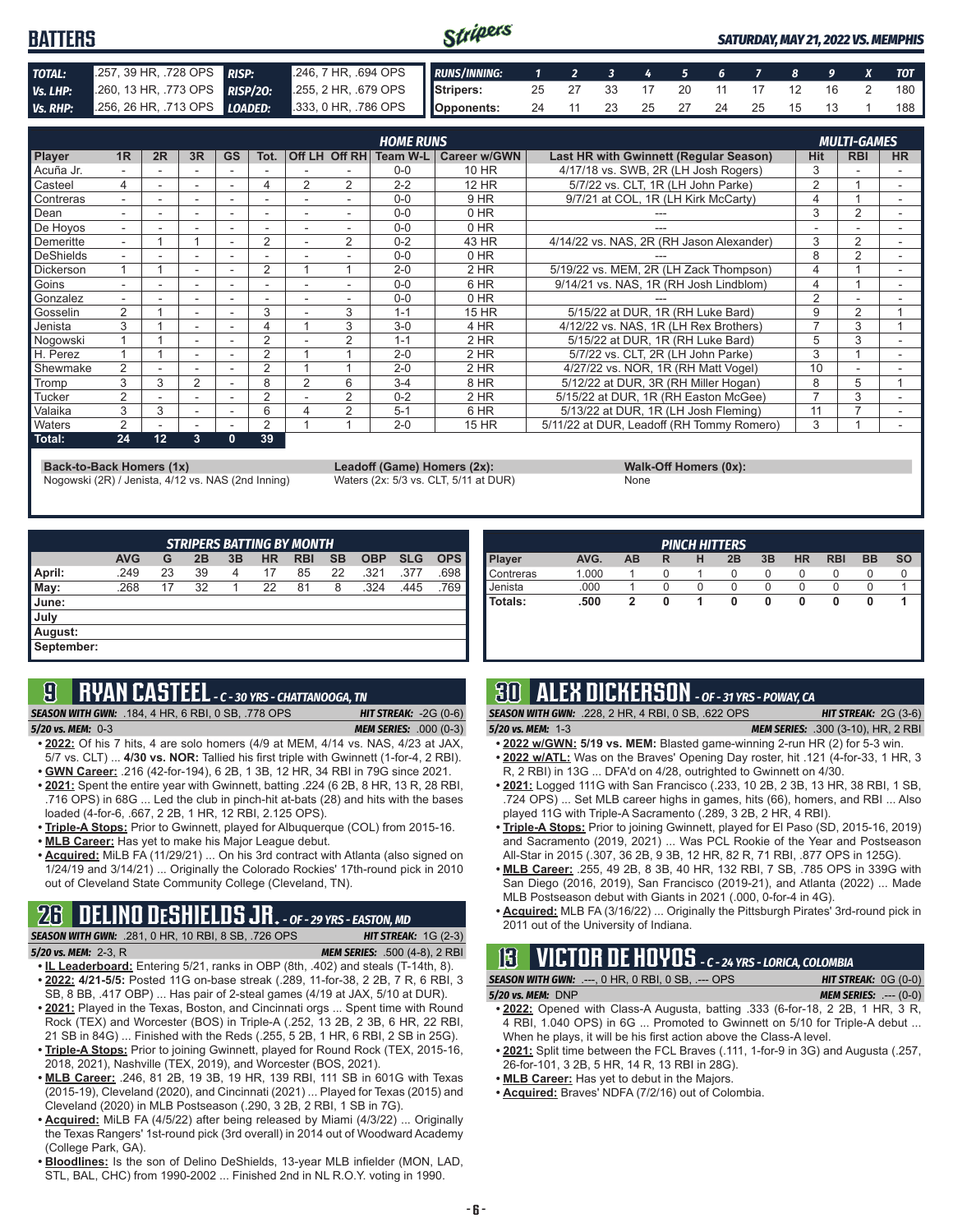# **1 RYAN GOINS** *- INF - 34 YRS - TEMPLE, TX*

### *SEASON WITH GWN:*.160, 0 HR, 4 RBI, 0 SB, .366 OPS *HIT STREAK:* -2G (0-4)

**BATTERS**

- *5/20 vs. MEM:*0-3 *MEM SERIES:* .300 (3-10), 2 RBI
- **• GWN Career:** .216 (85-for-394), 12 2B, 1 3B, 6 HR, 39 RBI in 119G since 2021. **• 2021:** Spent the entire year with Gwinnett, batting .233 (9 2B, 1 3B, 6 HR, 27 R, 35 RBI, 3 SB, .635 OPS) in 91G.
- **• Triple-A Stops:** Prior to joining Gwinnett, played for Buffalo (TOR) from 2013-16, Lehigh Valley (PHI) in 2018, and Charlotte (CWS) in 2019 ... Was an International League Midseason All-Star with Charlotte in 2019.
- **• MLB Career:** .228, 71 2B, 12 3B, 22 HR, 158 RBI in 555G with Toronto (2013-17), Kansas City (2018), Chicago White Sox (2019-20) ... Played for Toronto in 2015- 16 Postseasons (.146, 1 HR, 5 RBI in 14G).
- **• Acquired:** MiLB FA (3/13/22), his 2nd deal with Atlanta (also signed on 2/25/21) ... Originally the Toronto Blue Jays' 4th-round pick in 2009 out of Dallas Baptist University (Dallas, TX).

# out of Venezuela (5/14/19). **5 PHIL GOSSELIN** *- INF - 33 YRS - BRYN MAWR, PA*

**SEASON WITH GWN:** .305, 3 HR, 13 RBI, 3 SB, .845 OPS *5/20 vs. MEM:*1-4, 3B, R, RBI *MEM SERIES:* .333 (4-12), 2 RBI

- **• IL Leaderboard:** Entering 5/21, ranks in triples (T-8th, 2) and batting (14th, .305). **• 2022: Riding 8G hitting streak since 5/8 (.375, 12-for-32, 3 2B, 1 3B, 2 HR, 7 R, 5 RBI, 2 SB, 1.131 OPS)** ... **Has reached base safely in 30 of 31G with an at-bat**, including an 11G on-base streak from 4/5-4/20 (.263, .396 OBP) and 10G on-base streak from 4/22-5/6 (.326, .362 OBP) ... **4/23 at JAX:** Blasted 2-run HR (1), his first with Gwinnett since 8/25/18 at CLT ... **5/15 at DUR:** Notched the 3rd multi-homer game of his career (3-for-4, 2 solo HR, #2-3, 2 RBI), first since 7/25/20 with PHI vs. MIA.
- **• GWN Career:** .296 (291-for-982), 58 2B, 10 3B, 15 HR, 95 RBI, 10 SB in 267G from 2013-14, 2018, and 2022 ... Set Gwinnett record for single-season batting average in 2014 (.344), earning team MVP and IL Postseason All-Star honors.
- **• 2021:** Spent the entire year with the LA Angels, batting .261 (14 2B, 7 HR, 47 RBI, 4 SB) in 104G ... His 90 hits were an MLB career high.
- **• Triple-A Stops:** In addition to Gwinnett, has also played for Reno (ARI) in 2015, Round Rock (TEX) in 2017, Indianapolis (PIT) in 2017, Louisville (CIN) in 2018, and Lehigh Valley (PHI) in 2019.
- **• MLB Career:** .261, 49 2B, 2 3B, 17 HR, 101 RBI, 11 SB in 463G with Atlanta (2013-15), Arizona (2015-16), Texas (2017), Pittsburgh (2017), Cincinnati (2018), Philadelphia (2019-20), and LA Angels (2021).
- **• Acquired:** MiLB FA (3/19/22) ... Originally the Atlanta Braves' 5th-round pick in 2010 out of the University of Virginia ... Traded to Arizona in the deal that brought in RHP Touki Toussaint (6/20/15).

## **18 GREYSON JENISTA** *- OF - 25 YRS - LAWRENCE, KS*

*SEASON WITH GWN:*.283, 4 HR, 12 RBI, 0 SB, .858 OPS *HIT STREAK:* -1G (0-3) *5/20 vs. MEM:*DNP *MEM SERIES:* .375 (3-8), RBI

- **• 2022: 4/7 at MEM:** Tallied his first career Triple-A hit and RBI with a solo homer to deep CF (2-for-4, RBI) ... **4/12 vs. NAS:** Notched his 2nd career multi-homer game (1st in Triple-A) with pair of solo blasts (#3-4, 2-for-3, 2 RBI) ... **4/24-5/5:**  Posted 9G on-base streak (.321, 9-for-28, 1 2B, 8 R, 2 RBI, 8 BB, .459 OBP) ... **5/11 at DUR:** Matched season high with 3 hits (3-for-4, 2 2B, 2 RBI).
- **• 2021:** Spent the entire year with Double-A Mississippi, batting .216 (7 2B, 2 3B, 19 HR, 45 R, 42 RBI, 7 SB, .808 OPS) in 89G ... Ranked among Double-A South leaders in homers (6th), walks (7th, 51), slugging (10th, .465), and OPS (10th) ... In the Double-A South Championship Series, hit .167 (3 HR, 3 RBI) in 5G ... His solo homer in Game 5 on 9/26 vs. Montgomery was the difference in a 2-1 win.
- **• MLB Career:** Has yet to make his Major League debut.
- **• Acquired:** Braves' 2nd-round pick in 2018 out of Wichita State University (KS).

## **28 JOHN NOGOWSKI** *- INF - 29 YRS - TALLAHASSEE, FL*

*SEASON WITH GWN:*.202, 2 HR, 13 RBI, 3 SB, .608 OPS *HIT STREAK:* 2G (2-6) *5/20 vs. MEM:*1-3 *MEM SERIES:* .286 (2-7), 2 RBI, SB

- **• 2022: 4/12 vs. NAS:** Belted Gwinnett's 1st homer at Coolray Field this year (2 run), finished 2-for-3 with 2 RBI.
- **• 2021:** Played for 3 different Triple-A Teams (Memphis, Indianapolis, Sacramento) and 2 different MLB teams (St. Louis, Pittsburgh) ... Combined to bat .211 (7 2B, 6 HR, 29 RBI, 6 SB) in 64G in MiLB ... In 52G in MLB, hit .233 (7 2B, 1 HR, 14 RBI).
- **• Triple-A Stops:** Prior to joining Gwinnett, has played for Memphis (STL) in 2019 and 2021, Indianapolis (PIT) in 2021, and Sacramento (SF) in 2021.
- **• MLB Career:** .233, 7 2B, 0 3B, 1 HR, 14 RBI in 52G with St. Louis (2020-21) and Pittsburgh (2021).
- **• Acquired:** Claimed from San Francisco in the 2021 Rule 5 Draft ... Originally the Oakland Athletics' 34th-round pick in 2014 out of Florida State University.

## **7 HERNAN PEREZ** *- INF - 31 YRS - VILLA DE CURA, VENEZUELA*

*SEASON WITH GWN:*.232, 2 HR, 5 RBI, 1 SB, .661 OPS *HIT STREAK:* -1G (0-3) *5/20 vs. MEM:*0-3, SF, RBI *MEM SERIES:* .200 (2-10), RBI

- **• 2022:** Played 3G with Tijuana of the Mexican League (.231, 1 2B, 1 HR, 3 RBI) before being signed by Atlanta and joining Gwinnett on 4/29.
- **• 2021:** Made Washington's Opening Day roster, but hit .053 in 10G before being DFA'd on 5/4 ... Signed MiLB deal with Milwaukee on 5/7 ... Played 23G with Nashville (.357, 6 2B, 3 HR, 18 RBI, 4 SB) before being released on 7/4 ... Won MVP of the Venezuela Winter League (.296, 6 HR, 22 RBI in 31G with Aragua).
- **• Triple-A Stops:** Prior to joining Gwinnett, has played for Toledo (DET, 2013-14), Colorado Springs (MIL, 2016), San Antonio (MIL, 2019), and Nashville (MIL, 2021) ... Won IL Player of the Week once with the Mud Hens (6/16/14).
- **• MLB Career:** .250, 74 2B, 11 3B, 45 HR, 180 RBI, 69 SB, .662 OPS in 651G with Detroit (2012-15), Milwaukee (2015-19), Chicago Cubs (2020), and Washington (2021) ... Played in 13 MLB Postseason games with Detroit (2013-14) and Milwaukee (2018), batting .188 (3-for-16, 2 2B, 2 RBI, 2 SB).
- **• Acquired:** MiLB FA (4/28/22) ... Originally signed by the Detroit Tigers as a NDFA

## **8 BRADEN SHEWMAKE** *- INF - 24 YRS - WYLIE, TX*

*SEASON WITH GWN:*.279, 2 HR, 6 RBI, 4 SB, .743 OPS *HIT STREAK:* -4G (0-14)

- *5/20 vs. MEM:*DNP *MEM SERIES:* .000 (0-10) **• Prospecting:** Currently ranked the Braves' No. 5 prospect by MLB.com.
- **• 2022: 4/5 at MEM:** Went 2-for-4 with steal in his Triple-A debut ... **4/6 at MEM:**  Blasted 1st career Triple-A homer (solo) in 3-for-5 effort ... **4/27 vs. NOR:** Belted 1st Coolray Field homer (solo, 1-for-5, 1 RBI) ... **4/28 vs. NOR:** Notched 3rd multisteal game of career (2 SB, 2-for-4, 2B, R) ... **5/10 at DUR:** Reached base 6 times (career-high 4 hits, 4-for-4, 2 2B, 2 BB) and tied GWN record for runs (4) ... **5/6- 5/13:** In 7G, hit .444 (12-for-27, 4 2B, 6 R, 2 RBI, 1 SB, 1.093 OPS).
- **• 2021:** With Double-A Mississippi, hit .228 (14 2B, 3 3B, 12 HR, 40 R, 40 RBI, 4 SB, .672 OPS) in 83G ... In the Double-A South Championship Series, hit .100 (2 R, 1 RBI) in 5G ... Named by MiLB.com as a Braves Organization All-Star.
- **• MLB Career:** Has yet to make his Major League debut.
- **• Acquired:** Braves' 1st-round pick (21st overall) in 2019 out of Texas A&M.

## **14 CHADWICK TROMP** *- C - 26 YRS - ORANJESTAD, ARUBA*

|                       | <b>SEASON WITH GWN: .300. 8 HR. 24 RBI. 0 SB. .948 OPS</b> | <b>HIT STREAK:</b> $1G(1-4)$   |
|-----------------------|------------------------------------------------------------|--------------------------------|
| $5/20$ vs. MEM: $DNP$ |                                                            | <b>MEM SERIES: .167 (2-12)</b> |

- **• IL Leaderboard:** Entering 5/21, ranks in homers (T-11th, 8).
- **• Record Streaks:** Set Gwinnett franchise records for longest RBI streak (11G from 4/28-5/12, 23 RBI) and extra-base hit streak (9G from 5/1-5/12, 11 XBH).
- **• 2022:** DFA'd by Atlanta on 4/12, outrighted to Gwinnett on 4/19 ... **5/3 vs. CLT:** Notched 4th career 2-homer game with pair of 2-run blasts (#2-3) ... **5/5 vs. CLT:** Hit 2-out 8th-inning double for GWRBI in 3-2 last-at-bat win ... **5/10 at DUR:** Went 2-for-5 with 2-run HR (#6) and 4 RBI, his 9th-straight game with an RBI (set Gwinnett franchise record, surpassing **Adonis Garcia's** 8G streak from 2016) ... **5/12 at DUR:** Set a Gwinnett record with his 9th straight game with an extra-base hit, a 3-run HR (#8) ... **4/24-5/12:** Posted 13G hitting streak (.385, 20-for-52, 4 2B, 7 HR, 13 R, 23 RBI, 1.276 OPS).
- **• IL Player of the Week:** Named for 5/2-8, hit .471 (8-for-17) with league highs in homers (4), XBH (7), RBI (12), SLG (1.353), and OPS (1.879).
- **• GWN Career:** .280 (30-for-107), 5 2B, 0 3B, 8 HR, 24 RBI in 28G since 2021.
- **• 2021:** Played 55G with Triple-A Sacramento (.224, 12 2B, 6 HR, 24 RBI) and 9G with San Francisco (.222, 1 HR, 2 RBI) ... DFA'd on 9/18, claimed by Atlanta on 9/21 ... Joined Gwinnett and hit .176 (0 XBH, 0 RBI) in 5G.
- **• Triple-A Stops:** Prior to joining Gwinnett, has played for Louisville (CIN) in 2015 and 2018-19, and Sacramento (SF) in 2021.
- **• MLB Career:** .215, 1 2B, 0 3B, 5 HR, 12 RBI in 33G with San Francisco (2020-21).
- **• Acquired:** Claimed off waivers from San Francisco (9/21/21) ... Originally signed by the Cincinnati Reds as a NDFA (1/24/13) out of Aruba.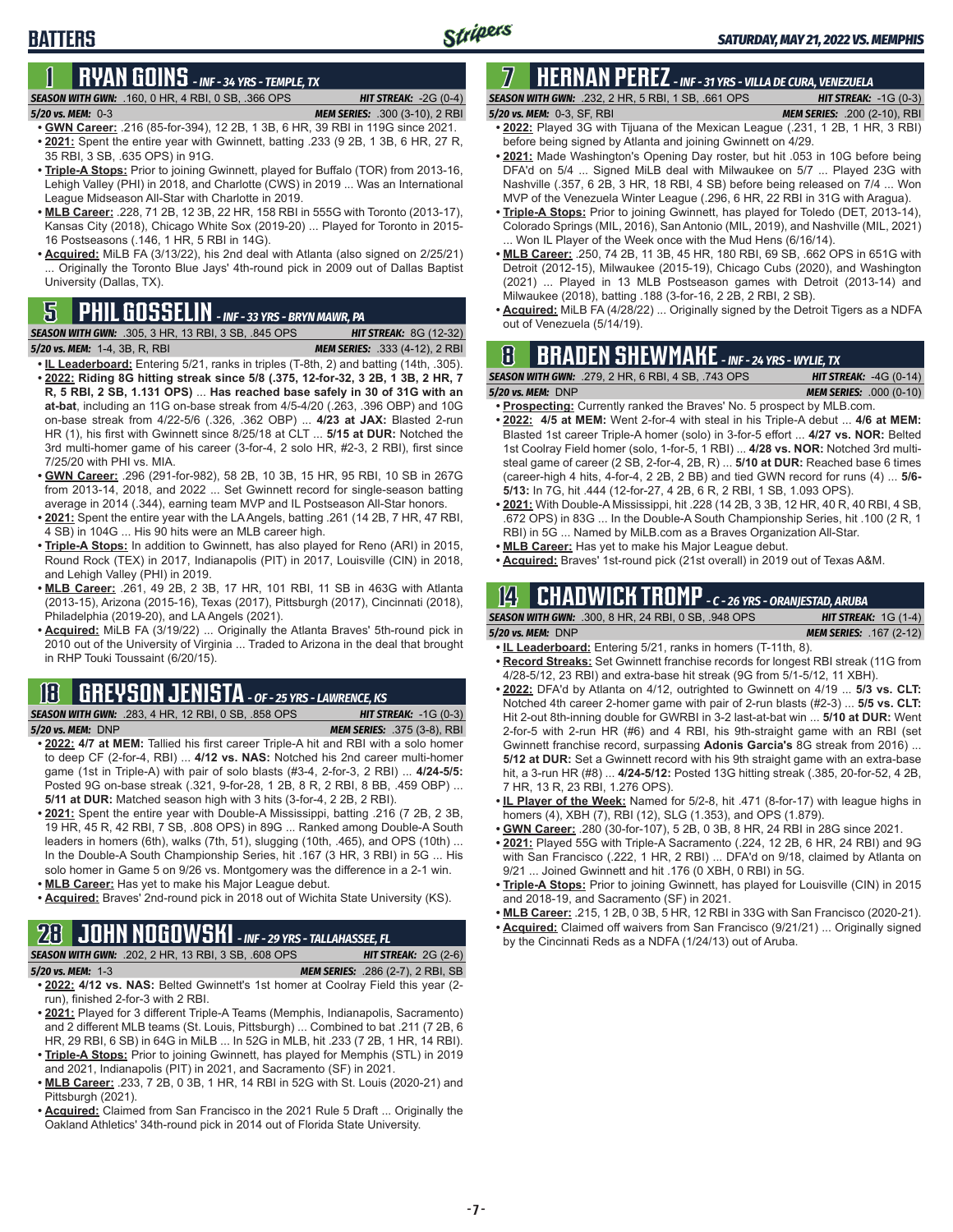#### *SATURDAY, MAY 21, 2022 VS. MEMPHIS*

**BATTERS**

## **17 PRESTON TUCKER** *- OF - 31 YRS - TAMPA, FL*

*SEASON WITH GWN:*.288, 2 HR, 14 RBI, 0 SB, .794 OPS *HIT STREAK:* 1G (1-4) *5/20 vs. MEM:*1-4, GWRBI *MEM SERIES:* .182 (2-11), RBI

- **• 2022: 5/6 vs. CLT:** Blasted 1st career homer with Gwinnett in his 36th game with the club (solo, off RHP Davis Martin) ... **4/26-5/12:** Posted 13G on-base streak (.388, 19-for-49, 5 2B, 1 HR, 11 R, 9 RBI, .980 OPS) ... **5/20 vs. MEM:** Tallied lastat-bat GWRBI with 2-out single in 8th for 3-2 win (1-for-4, RBI).
- **• GWN Career:** .274 (45-for-164), 13 2B, 1 3B, 2 HR, 20 RBI in 45G since 2018.
- **• 2021:** Played for Kia of the KBO (.237, 24 2B, 1 3B, 9 HR, 59 RBI in 127G), his 3rd-straight season with the club (hit .284 with 50 HR in 364G from 2019-21).
- **• Triple-A Stops:** Has played for 5 teams in all, including Oklahoma City (HOU, 2014), Fresno (HOU, 2015-17), Gwinnett (ATL, 2018), Louisville (CIN, 2018), and Charlotte (CWS, 2019).
- **• MLB Career:** .222, 38 2B, 1 3B, 23 HR, 68 RBI in 243G with Houston (2015-16), Cincinnati (2018), and Atlanta (.240, 4 HR, 22 RBI in 80G in 2018) ... Played in the 2015 MLB Postseason with Houston (0-for-2 in 3G).
- **• Acquired:** MiLB FA (3/31/22) ... Is 2nd stint with Atlanta (2018) ... Originally the Houston Astros' 7th-round pick in 2012 out of the University of Florida.

## Tromp IL Player of the Week (5/2-8) .417, 3 2B, 4 HR, 12 RBI **4 PAT VALAIKA** *- INF - 29 YRS - VALENCIA, CA*

*SEASON WITH GWN:*.279, 6 HR, 26 RBI, 1 SB, .824 OPS *HIT STREAK:* -3G (0-10)

*5/20 vs. MEM:*DNP *MEM SERIES:* .000 (0-7)

- **• IL Leaderboard:** Entering 5/21, ranks in RBI (T-11th, 26).
- **• 2022: 4/6 at MEM:** Crushed go-ahead 2-run HR (1) in 5-3 win (2-for-5, 2 RBI) ... **4/7 at MEM:** Fell triple shy of the cycle (3-for-4, 2-run HR, 3 RBI) in 5-2 win ... **4/26 vs. NOR:** Hit walk-off sac fly in 9th for 7-6 win (2-for-3, 2 R, RBI) ... **4/23-5/14:** Hit .338 (23-for-68, 6 2B, 4 HR, 13 R, 17 RBI, .976 OPS) in 17G.
- **• 2021:** Split year between Baltimore (.201, 8 2B, 5 HR, 25 RBI, 1 SB in 91G) and Triple-A Norfolk (.225, 1 2B, 2 HR, 7 RBI in 22G).
- **• Triple-A Stops:** Prior to joining Gwinnett, has played for Albuquerque (COL) from 2016-19 and Norfolk (BAL) in 2021 ... Was Pacific Coast League All-Star in 2019.
- **• MLB Career:** .221, 34 2B, 1 3B, 30 HR, 92 RBI, 1 SB in 374G with Colorado (2016-19) and Baltimore (2020-21) ... Played in the MLB Postseason with the Rockies in 2017 and 2018 (.500, 1-for-2, 1 2B in 2G).
- **• Acquired:** MiLB FA (3/18/22) ... Originally the Colorado Rockies' 9th-round pick in 2013 out of UCLA.

## **11 DREW WATERS** *- OF - 23 YRS - ATLANTA, GA*

#### *SEASON WITH GWN:*.295, 2 HR, 5 RBI, 0 SB, .766 OPS *HIT STREAK:* 3G (4-13) *5/20 vs. MEM:*1-4, R *MEM SERIES:* .308 (4-13), RBI

- **• Prospecting:** Currently ranked the Braves' No. 2 prospect by MLB.com.
- **• Leadoff Blasts:** Has a pair of 1st-pitch leadoff homers with Stripers this season (#3-4 of his GWN career), on 5/3 vs. CLT (off LHP Wes Benjamin) and 5/11 at DUR (off RHP Tommy Romero).
- **• 2022:** Began on Gwinnett's 7-day Injured List ... Joined High-A Rome for rehab assignment on 4/28 (.364, 4-for-11, 1 2B, 1 HR, 2 RBI in 3G) ... **5/3 vs. CLT:** In his 1st game off the IL, hit leadoff HR and finished 4-for-4 (2 R, 2 RBI) ... **5/8 vs. CLT:** Delivered 1st career walk-off hit with Gwinnett, 2-out 9th-inning single for 6-5 win (3-for-5, R, RBI).
- **• GWN Career:** .250 (139-for-555), 28 2B, 1 3B, 15 HR, 92 R, 53 RBI, 31 SB in 139G since 2019 ... Also logged 4G in 2019 Playoffs (.188, 1 2B, 1 SB).
- **• 2021:** Spent the entire year with Gwinnett, batting .240 (22 2B, 1 3B, 11 HR, 70 R, 37 RBI, 28 SB) in 103G ... Ranked among Triple-A East leaders in runs (T-4th) and steals (5th) ... Led all Triple-A East hitters in extra-base hits in July with 17 (.301, 11 2B, 1 3B, 5 HR, 23 R, 17 RBI, .924 OPS in 24G) ... Played for the NL Team in the SiriusXM All-Star Futures Game on 7/11 in Denver, CO (1-for-1, BB) ... Received Gwinnett's Community Service Award on 10/2.
- **• MLB Career:** Has yet to make his Major League debut.
- **• Award Winner:** Was the Double-A Southern League's Most Valuable Player and Batting Champion in 2019 (.319, 35 2B, 9 3B, 5 HR, 63 R, 41 RBI, 13 SB in 108G with Mississippi) ... Also earned M-Braves' co-Player of the Year for 2019.
- **• Acquired:** Braves' 2nd-round pick (41st overall) in 2017 out of Etowah High School (Woodstock, GA).

| Player | Length/Dates    | <b>Stats</b>                           |  |  |  |
|--------|-----------------|----------------------------------------|--|--|--|
| Tromp  | 13G (4/24-5/12) | .385 (20-52), 4 2B, 7 HR, 13 R, 23 RBI |  |  |  |
|        |                 |                                        |  |  |  |

*HITTING STREAKS (10-PLUS GAMES)*

| <b>ON-BASE STREAKS (12-PLUS GAMES)</b> |                 |                                        |  |  |
|----------------------------------------|-----------------|----------------------------------------|--|--|
| <b>Player</b>                          | Length/Dates    | <b>Stats</b>                           |  |  |
| Tromp                                  | 13G (4/24-5/12) | .385 (20-52), 4 2B, 7 HR, 13 R, 23 RBI |  |  |
| Tucker                                 | 13G (4/26-5/12) | .388 (19-49), 5 2B, 1 HR, 11 R, 9 RBI  |  |  |

| <b>HITTER AWARDS &amp; HONORS</b> |                               |                          |  |  |  |
|-----------------------------------|-------------------------------|--------------------------|--|--|--|
| Player                            | <b>Award/Date</b>             | <b>Stats</b>             |  |  |  |
| Tromp                             | IL Player of the Week (5/2-8) | .417, 3 2B, 4 HR, 12 RBI |  |  |  |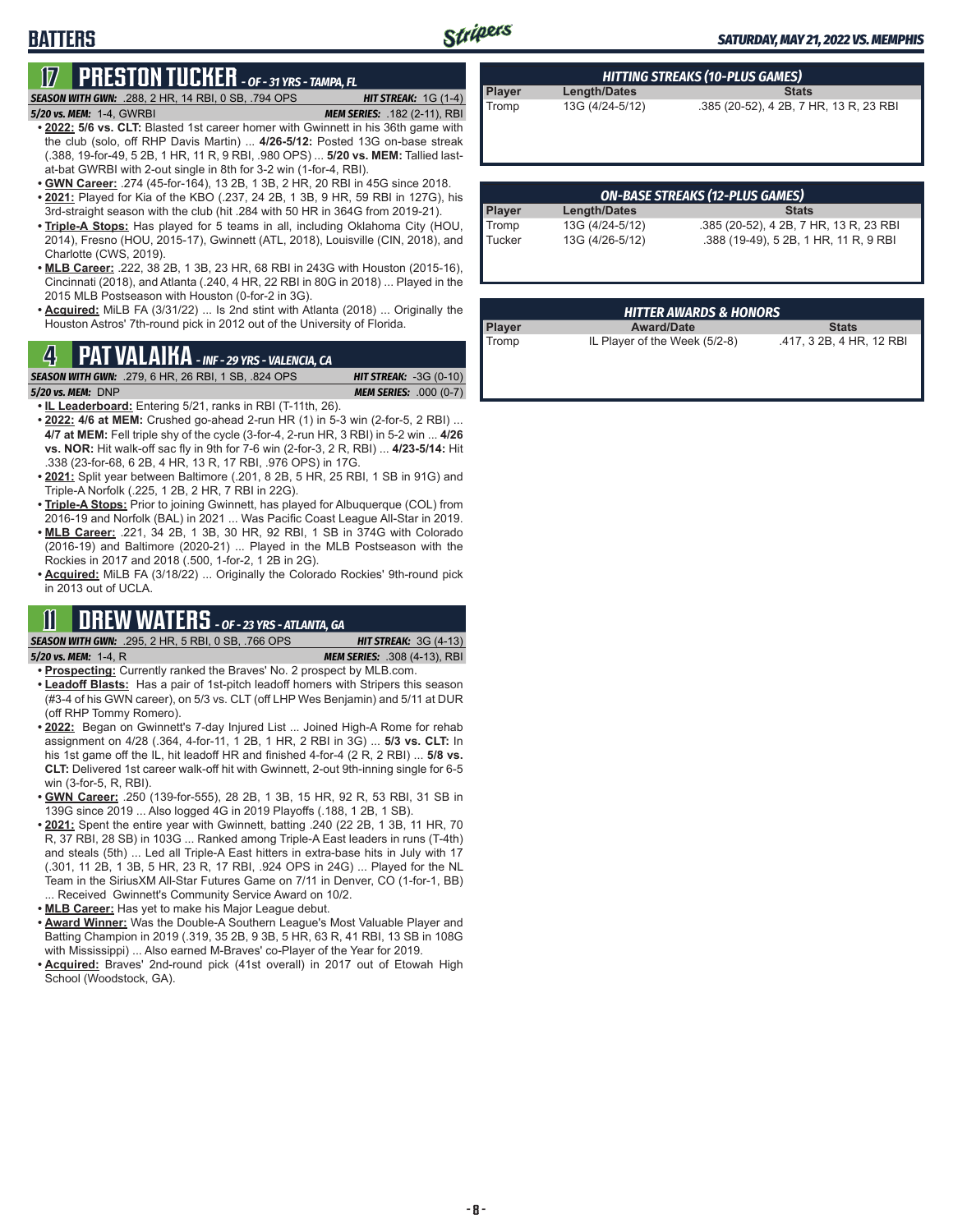### **SEASON SUMMARY**



### **TEAM HIGHS & LOWS**

| <b>OFFENSE:</b>  |  |
|------------------|--|
|                  |  |
|                  |  |
|                  |  |
|                  |  |
|                  |  |
|                  |  |
|                  |  |
|                  |  |
|                  |  |
|                  |  |
|                  |  |
|                  |  |
|                  |  |
|                  |  |
|                  |  |
|                  |  |
|                  |  |
| <b>PITCHING:</b> |  |
|                  |  |
|                  |  |

Most Runs Allowed, Inning .................................... 7 (8th Inning, 4/13 vs. Nashville) Most Runs Allowed, Game ...................................................... 12 (5/6 vs. Charlotte) Fewest Runs Allowed, Game ........................................0 (2x, last: 4/30 vs. Norfolk) Most Hits Allowed, Game ........................................................ 15 (5/6 vs. Charlotte) Fewest Hits Allowed, Game ...................................................... 3 (5/5 vs. Charlotte) Most Home Runs Allowed, Game ................................. 3 (6x, last: 5/14 at Durham) Most Hit Batsmen, Game ........................................................... 3 (4/27 vs. Norfolk) Most Wild Pitches, Game .....................................................3 (4/23 at Jacksonville)

**DEFENSE:** Most Double Plays Turned, Game ............................................. 4 (4/27 vs. Norfolk) Most Triple Plays Turned, Game ...................................................................... None Most Errors, Game .....................................................2 (7x, last: 5/20 vs. Memphis) Most Stolen Bases Allowed, Game ............................................ 4 (4/26 vs. Norfolk) Most Caught Stealing, Game .......................................1 (5x, last: 5/7 vs. Charlotte)

#### **INDIVIDUAL HIGHS & LOWS**

#### **PITCHING (GAME):**

**HITTING (GAME):**

| . None |
|--------|
|        |
|        |

#### **DEFENSE (GAME):**

### **STREAKS**

| <b>OFFENSIVE (LONGEST IN 2022 ONLY):</b> |  |
|------------------------------------------|--|
|                                          |  |

#### **PITCHING (LONGEST IN 2022 ONLY):**

### **LAST TIME IT HAPPENED (GWINNETT REGULAR-SEASON HISTORY)**

#### **TEAM OFFENSE:**

| <b>TEAM PITCHING:</b> |                                                                    |
|-----------------------|--------------------------------------------------------------------|
|                       |                                                                    |
|                       |                                                                    |
|                       |                                                                    |
|                       |                                                                    |
|                       |                                                                    |
|                       |                                                                    |
|                       |                                                                    |
|                       |                                                                    |
| <b>TEAM DEFENSE:</b>  |                                                                    |
|                       | Turn a Triple Play 6/5/21 vs. Jacksonville (Camargo-Kipnis-Snider) |
|                       |                                                                    |

### **TEAM MISCELLANEOUS:**<br>18-Run Margin of Victory...

| 21-Run Margin of Defeat…………………………………7/13/12 at Louisville (Lost 1-22) |  |
|-----------------------------------------------------------------------|--|

|  |  |  |  |  | TEAM MISCELLANEOUS |  |
|--|--|--|--|--|--------------------|--|
|  |  |  |  |  |                    |  |

Largest Margin of Victory.............................. 8 Runs (2x, last: 5/1 vs. Norfolk, 10-2)

Largest Margin of Defeat......................... 10 Runs (2x, last: 5/6 vs. Charlotte, 2-12) Largest Comeback Win ................................. 3 Runs (4/23 at Jacksonville, 5-8, 10-8) Largest Blown Lead (Loss) ..................................7 Runs (5/12 at Durham, 7-0, 7-8) Longest Game, Innings .........................................10 (2x, last: 4/23 at Jacksonville) Longest Game, Time ............................................................3:23 (4/10 at Memphis) Longest 9.0-Inning Game, Time ...........................................3:23 (4/10 at Memphis) Shortest 9.0-Inning Game, Time .....................................1:54 (4/19 at Jacksonville) Largest Home Attendance ................................................... 6,234 (4/26 vs. Norfolk) Largest Road Attendance ..............................................9,324 (4/23 at Jacksonville) Longest Total Delay............................................................... 1:29 (4/26 vs. Norfolk) Long Scoring Drought..........................................................29.2 Innings (4/15-4/20) Long Scoreless Streak ..........................................................23.0 Innings (4/28-5/1)

#### **INDIVIDUAL OFFENSE:**

| Never                                                                      |
|----------------------------------------------------------------------------|
|                                                                            |
|                                                                            |
|                                                                            |
|                                                                            |
|                                                                            |
|                                                                            |
| Homers, Both Sides of Plate  Drew Waters (5/18/21 at Nashville)            |
|                                                                            |
|                                                                            |
| Back-to-Back-to-Back Homers  Arcia/Camargo/Demeritte (5/8/21 at Charlotte) |
|                                                                            |
|                                                                            |
|                                                                            |
|                                                                            |
|                                                                            |
|                                                                            |
|                                                                            |
|                                                                            |
|                                                                            |
|                                                                            |
|                                                                            |

#### **INDIVIDUAL PITCHING:**

| 9.0-Inning No-Hitter (Solo)Todd Redmond (5/28/10 at Louisville)                |
|--------------------------------------------------------------------------------|
| 9.0-Inning No-Hitter (Comb.) Wooten/Marksberry/Ramirez (6/30/16 at Louisville) |
|                                                                                |
|                                                                                |
|                                                                                |
| 21 Consecutive Saves Converted Jairo Asencio (9/6/09-8/8/11)                   |
| 25.0-Inning Scoreless Streak Stephen Marek, 25.1 IP (6/6/10-8/2/10)            |